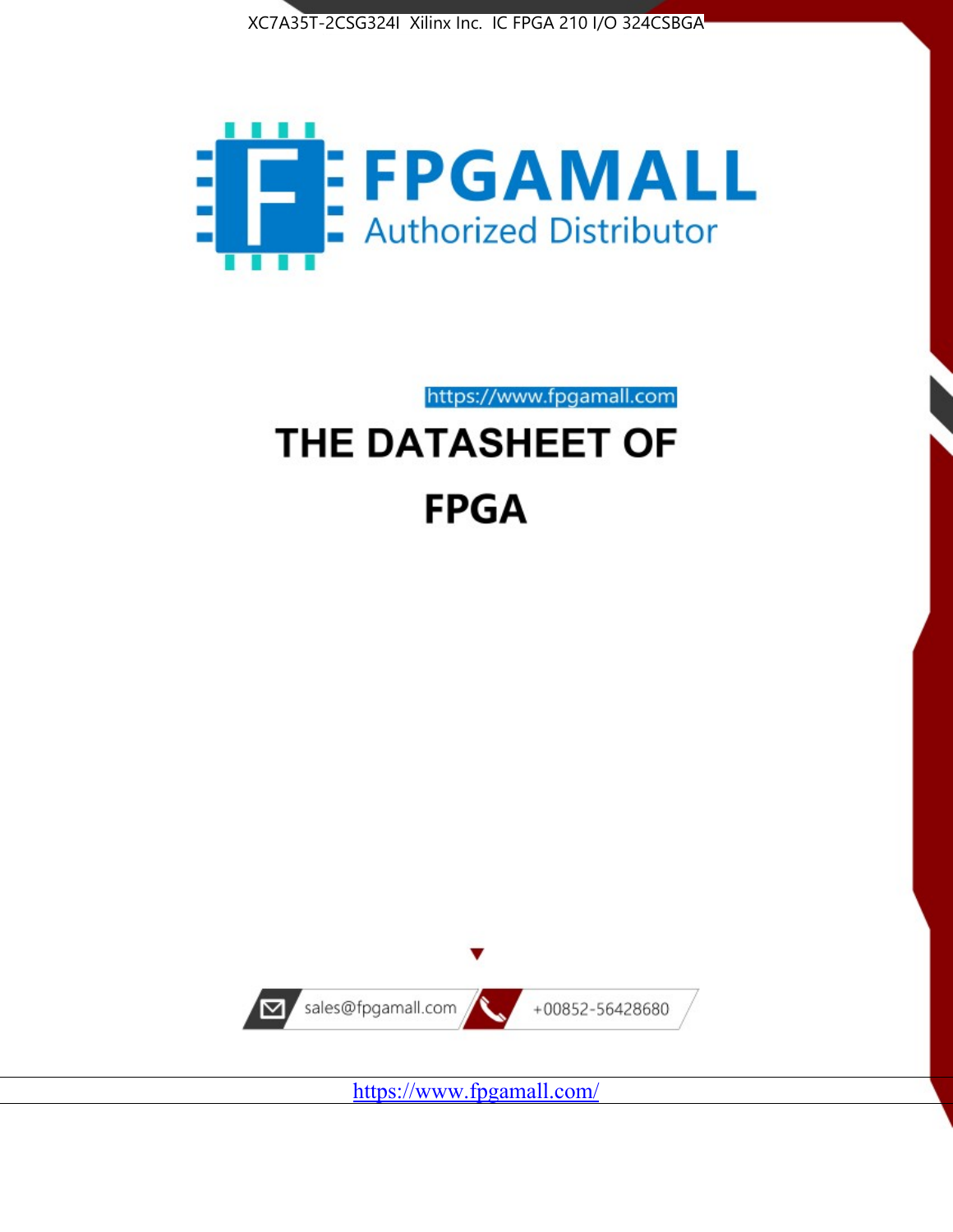# **EXALINX**

# **7 Series FPGAs Data Sheet: Overview**

DS180 (v2.6) February 27, 2018 **Product Specification**

# **General Description**

Xilinx® 7 series FPGAs comprise four FPGA families that address the complete range of system requirements, ranging from low cost, small form factor, cost-sensitive, high-volume applications to ultra high-end connectivity bandwidth, logic capacity, and signal processing capability for the most demanding high-performance applications. The 7 series FPGAs include:

- Spartan®-7 Family: Optimized for low cost, lowest power, and high I/O performance. Available in low-cost, very small form-factor packaging for smallest PCB footprint.
- Artix®-7 Family: Optimized for low power applications requiring serial transceivers and high DSP and logic throughput. Provides the lowest total bill of materials cost for high-throughput, cost-sensitive applications.
- Kintex®-7 Family: Optimized for best price-performance with a 2X improvement compared to previous generation, enabling a new class of FPGAs.
- Virtex®-7 Family: Optimized for highest system performance and capacity with a 2X improvement in system performance. Highest capability devices enabled by stacked silicon interconnect (SSI) technology

Built on a state-of-the-art, high-performance, low-power (HPL), 28 nm, high-k metal gate (HKMG) process technology, 7 series FPGAs enable an unparalleled increase in system performance with 2.9 Tb/s of I/O bandwidth, 2 million logic cell capacity, and 5.3 TMAC/s DSP, while consuming 50% less power than previous generation devices to offer a fully programmable alternative to ASSPs and ASICs.

# **Summary of 7 Series FPGA Features**

- Advanced high-performance FPGA logic based on real 6-input lookup table (LUT) technology configurable as distributed memory.
- 36 Kb dual-port block RAM with built-in FIFO logic for on-chip data buffering.
- High-performance SelectIO™ technology with support for DDR3 interfaces up to 1,866 Mb/s.
- High-speed serial connectivity with built-in multi-gigabit transceivers from 600 Mb/s to max. rates of 6.6 Gb/s up to 28.05 Gb/s, offering a special low-power mode, optimized for chip-to-chip interfaces.
- A user configurable analog interface (XADC), incorporating dual 12-bit 1MSPS analog-to-digital converters with on-chip thermal and supply sensors.
- DSP slices with 25 x 18 multiplier, 48-bit accumulator, and pre-adder for high-performance filtering, including optimized symmetric coefficient filtering.
- Powerful clock management tiles (CMT), combining phase-locked loop (PLL) and mixed-mode clock manager (MMCM) blocks for high precision and low jitter.
- Quickly deploy embedded processing with MicroBlaze™ processor.
- Integrated block for PCI Express® (PCIe), for up to x8 Gen3 Endpoint and Root Port designs.
- Wide variety of configuration options, including support for commodity memories, 256-bit AES encryption with HMAC/SHA-256 authentication, and built-in SEU detection and correction.
- Low-cost, wire-bond, bare-die flip-chip, and high signal integrity flipchip packaging offering easy migration between family members in the same package. All packages available in Pb-free and selected packages in Pb option.
- Designed for high performance and lowest power with 28 nm, HKMG, HPL process, 1.0V core voltage process technology and 0.9V core voltage option for even lower power.

| <b>Max. Capability</b>         | Spartan-7           | Artix-7                                    | Kintex-7                                              | Virtex-7                                |
|--------------------------------|---------------------|--------------------------------------------|-------------------------------------------------------|-----------------------------------------|
| Logic Cells                    | 102K                | 215K                                       | 478K                                                  | 1,955K                                  |
| Block RAM <sup>(1)</sup>       | 4.2 Mb              | 13 Mb                                      | 34 Mb                                                 | 68 Mb                                   |
| <b>DSP Slices</b>              | 160                 | 740                                        | 1,920                                                 | 3,600                                   |
| DSP Performance <sup>(2)</sup> | 176 GMAC/s          | 929 GMAC/s                                 | 2,845 GMAC/s                                          | 5,335 GMAC/s                            |
| MicroBlaze CPU <sup>(3)</sup>  | 260 DMIPs           | 303 DMIPs                                  | 438 DMIPs                                             | 441 DMIPs                               |
| Transceivers                   |                     | 16                                         | 32                                                    | 96                                      |
| <b>Transceiver Speed</b>       |                     | $6.6$ Gb/s                                 | $12.5$ Gb/s                                           | 28.05 Gb/s                              |
| Serial Bandwidth               |                     | $211$ Gb/s                                 | 800 Gb/s                                              | 2,784 Gb/s                              |
| <b>PCIe Interface</b>          | -                   | x4 Gen2                                    | x8 Gen2                                               | x8 Gen3                                 |
| Memory Interface               | 800 Mb/s            | 1.066 Mb/s                                 | 1.866 Mb/s                                            | 1.866 Mb/s                              |
| I/O Pins                       | 400                 | 500                                        | 500                                                   | 1,200                                   |
| I/O Voltage                    | $1.2V - 3.3V$       | $1.2V - 3.3V$                              | $1.2V - 3.3V$                                         | $1.2V - 3.3V$                           |
| Package Options                | Low-Cost. Wire-Bond | Low-Cost, Wire-Bond,<br>Bare-Die Flip-Chip | Bare-Die Flip-Chip and High-<br>Performance Flip-Chip | <b>Highest Performance</b><br>Flip-Chip |

#### *Table 1:* **7 Series Families Comparison**

#### **Notes:**

1. Additional memory available in the form of distributed RAM.

2. Peak DSP performance numbers are based on symmetrical filter implementation.<br>3. Peak MicroBlaze CPU performance numbers based on microcontroller preset.

Peak MicroBlaze CPU performance numbers based on microcontroller preset.

© Copyright 2010–2018 Xilinx, Inc., Xilinx, the Xilinx logo, Artix, ISE, Kintex, Spartan, Virtex, Vivado, Zynq, and other designated brands included herein are trademarks of Xilinx in the United States and other countries. PCI Express is a trademark of PCI-SIG and used under license. All other trademarks are the property of their respective owners.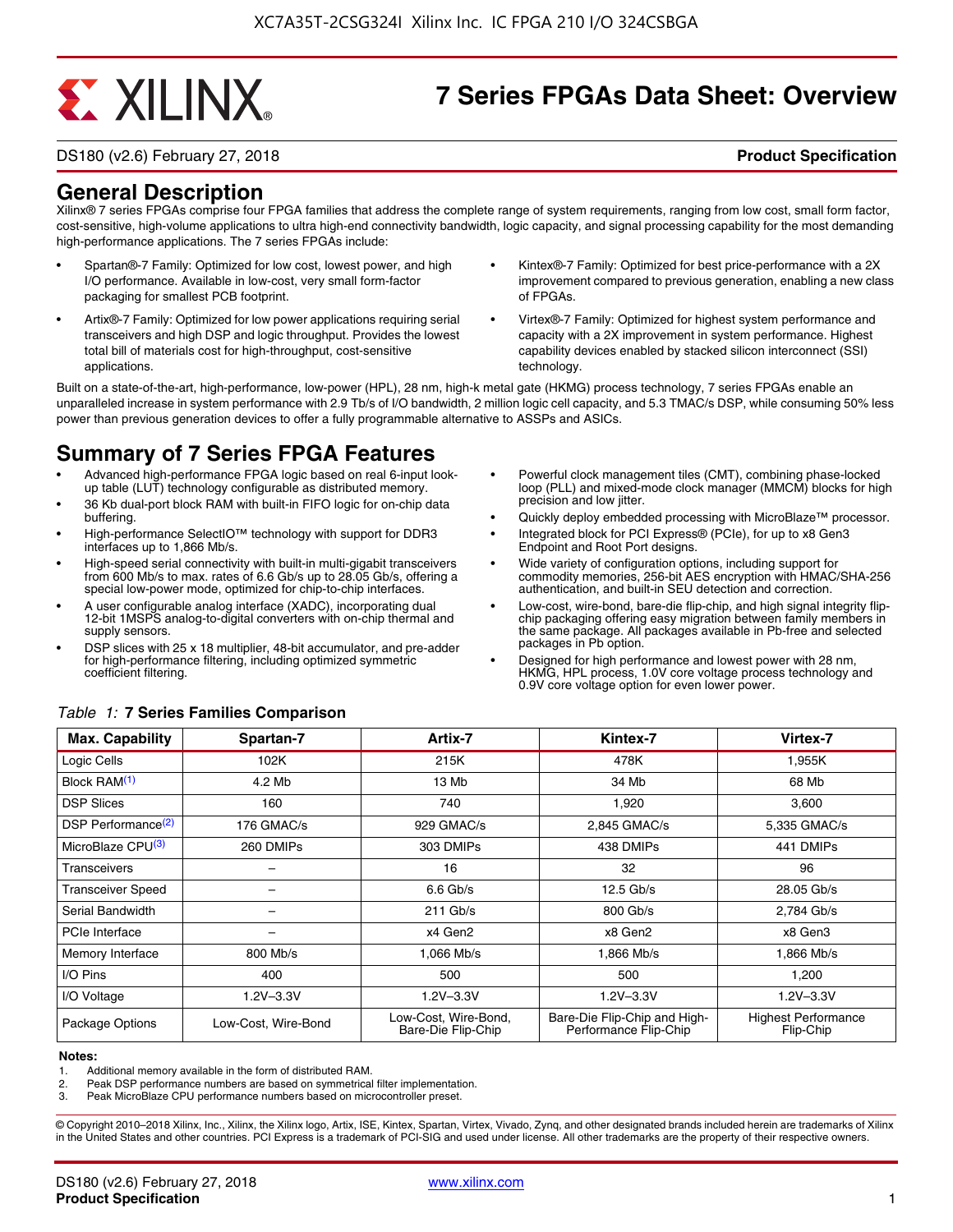# **Spartan-7 FPGA Feature Summary**

# *Table 2:* **Spartan-7 FPGA Feature Summary by Device**

|               |                |                       | <b>CLB</b>                            |                                     |              | <b>Block RAM Blocks</b> <sup>(3)</sup> |             |                     |             |             |                              |                                   |                              |
|---------------|----------------|-----------------------|---------------------------------------|-------------------------------------|--------------|----------------------------------------|-------------|---------------------|-------------|-------------|------------------------------|-----------------------------------|------------------------------|
| <b>Device</b> | Logic<br>Cells | Slices <sup>(1)</sup> | Max<br><b>Distributed</b><br>RAM (Kb) | <b>DSP</b><br>Slices <sup>(2)</sup> | <b>18 Kb</b> | 36 Kb                                  | Max<br>(Kb) | CMTS <sup>(4)</sup> | <b>PCle</b> | <b>GT</b>   | <b>XADC</b><br><b>Blocks</b> | Total I/O<br>Banks <sup>(5)</sup> | <b>Max User</b><br><b>VO</b> |
| XC7S6         | 6,000          | 938                   | 70                                    | 10                                  | 10           | 5                                      | 180         | 2                   | $\Omega$    | 0           | 0                            | 2                                 | 100                          |
| <b>XC7S15</b> | 12,800         | 2,000                 | 150                                   | 20                                  | 20           | 10                                     | 360         | 2                   | $\Omega$    | $\mathbf 0$ | 0                            | 2                                 | 100                          |
| <b>XC7S25</b> | 23,360         | 3,650                 | 313                                   | 80                                  | 90           | 45                                     | 1,620       | 3                   | 0           | 0           |                              | 3                                 | 150                          |
| <b>XC7S50</b> | 52,160         | 8,150                 | 600                                   | 120                                 | 150          | 75                                     | 2,700       | 5                   | $\Omega$    | 0           |                              | 5                                 | 250                          |
| <b>XC7S75</b> | 76,800         | 12,000                | 832                                   | 140                                 | 180          | 90                                     | 3,240       | 8                   | 0           | 0           |                              | 8                                 | 400                          |
| XC7S100       | 102,400        | 16.000                | 1,100                                 | 160                                 | 240          | 120                                    | 4,320       | 8                   | 0           | 0           |                              | 8                                 | 400                          |

#### **Notes:**

1. Each 7 series FPGA slice contains four LUTs and eight flip-flops; only some slices can use their LUTs as distributed RAM or SRLs.<br>2. Each DSP slice contains a pre-adder. a 25 x 18 multiplier. an adder. and an accumulato

2. Each DSP slice contains a pre-adder, a 25 x 18 multiplier, an adder, and an accumulator. 3. Block RAMs are fundamentally 36 Kb in size; each block can also be used as two independent 18 Kb blocks.

4. Each CMT contains one MMCM and one PLL.

5. Does not include configuration Bank 0.

#### *Table 3:* **Spartan-7 FPGA Device-Package Combinations and Maximum I/Os**

| Package         | CPGA196      | <b>CSGA225</b> | <b>CSGA324</b> | FTGB196    | <b>FGGA484</b> | <b>FGGA676</b> |
|-----------------|--------------|----------------|----------------|------------|----------------|----------------|
| Size (mm)       | $8 \times 8$ | $13 \times 13$ | $15 \times 15$ | 15 x 15    | 23 x 23        | 27 x 27        |
| Ball Pitch (mm) | 0.5          | 0.8            | 0.8            | 1.0        | 1.0            | 1.0            |
| <b>Device</b>   | HR $UO(1)$   | HR $UO(1)$     | HR $UO(1)$     | HR $l$ (1) | HR $UO(1)$     | HR $UO(1)$     |
| XC7S6           | 100          | 100            |                | 100        |                |                |
| <b>XC7S15</b>   | 100          | 100            |                | 100        |                |                |
| <b>XC7S25</b>   |              | 150            | 150            | 100        |                |                |
| <b>XC7S50</b>   |              |                | 210            | 100        | 250            |                |
| <b>XC7S75</b>   |              |                |                |            | 338            | 400            |
| <b>XC7S100</b>  |              |                |                |            | 338            | 400            |

#### **Notes:**

1. HR = High-range I/O with support for I/O voltage from 1.2V to 3.3V.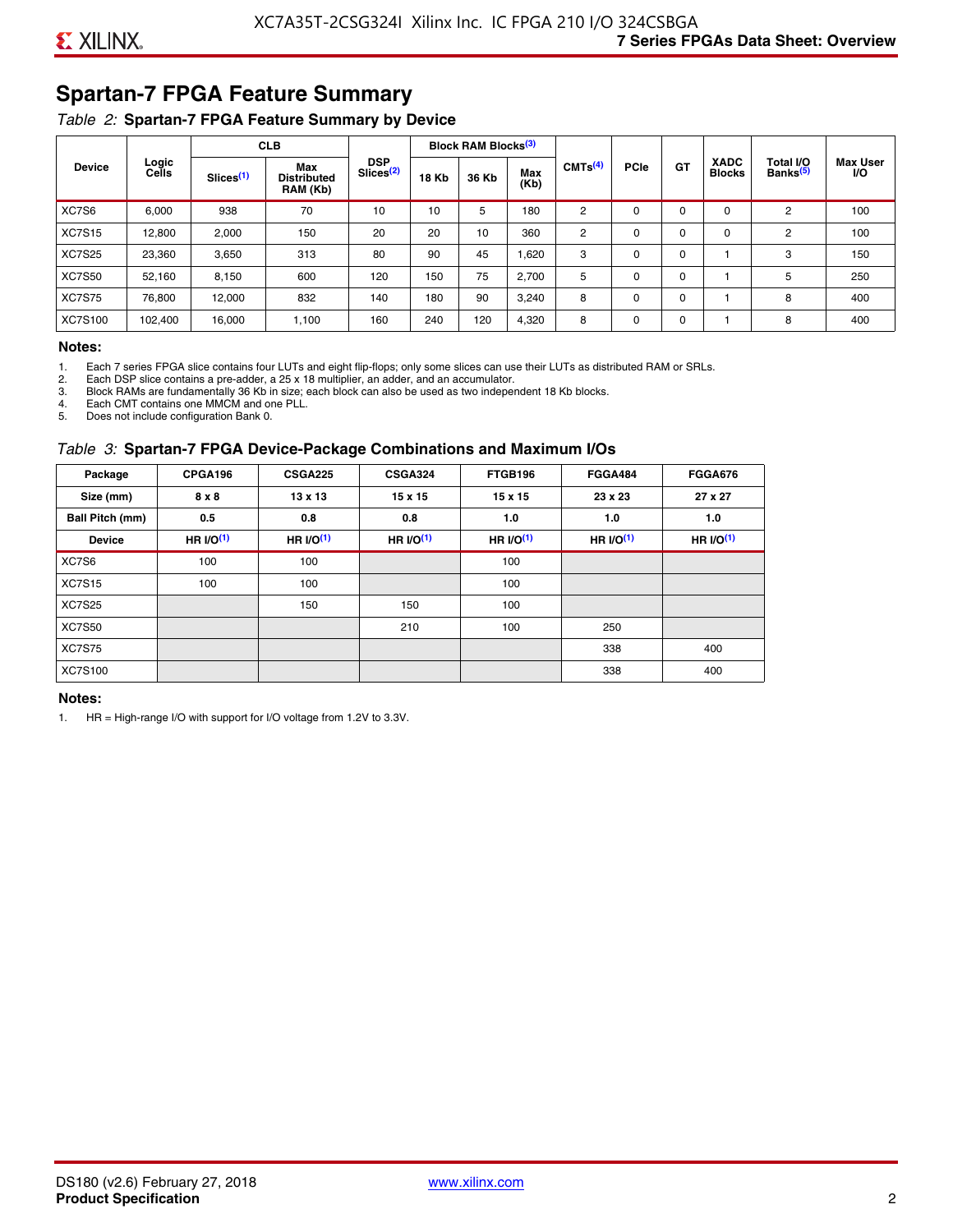# **Artix-7 FPGA Feature Summary**

#### *Table 4:* **Artix-7 FPGA Feature Summary by Device**

|                 |                |                       | <b>Configurable Logic Blocks</b><br>(CLBs) | <b>DSP48E1</b>        |              | Block RAM Blocks <sup>(3)</sup> |             |                     |                     |             | <b>XADC</b>   | Total I/O            | <b>Max User</b>    |
|-----------------|----------------|-----------------------|--------------------------------------------|-----------------------|--------------|---------------------------------|-------------|---------------------|---------------------|-------------|---------------|----------------------|--------------------|
| <b>Device</b>   | Logic<br>Cells | Slices <sup>(1)</sup> | Max<br><b>Distributed</b><br>RAM (Kb)      | Slices <sup>(2)</sup> | <b>18 Kb</b> | 36 Kb                           | Max<br>(Kb) | CMTS <sup>(4)</sup> | PCle <sup>(5)</sup> | <b>GTPs</b> | <b>Blocks</b> | Banks <sup>(6)</sup> | I/O <sub>(7)</sub> |
| XC7A12T         | 12,800         | 2,000                 | 171                                        | 40                    | 40           | 20                              | 720         | 3                   |                     | 2           |               | 3                    | 150                |
| XC7A15T         | 16,640         | 2,600                 | 200                                        | 45                    | 50           | 25                              | 900         | 5                   |                     | 4           |               | 5                    | 250                |
| XC7A25T         | 23,360         | 3,650                 | 313                                        | 80                    | 90           | 45                              | 1,620       | 3                   |                     | 4           |               | 3                    | 150                |
| XC7A35T         | 33,280         | 5,200                 | 400                                        | 90                    | 100          | 50                              | 1,800       | 5                   |                     | 4           |               | 5                    | 250                |
| XC7A50T         | 52,160         | 8,150                 | 600                                        | 120                   | 150          | 75                              | 2.700       | 5                   |                     | 4           |               | 5                    | 250                |
| XC7A75T         | 75,520         | 11,800                | 892                                        | 180                   | 210          | 105                             | 3,780       | 6                   |                     | 8           |               | 6                    | 300                |
| <b>XC7A100T</b> | 101.440        | 15,850                | 1.188                                      | 240                   | 270          | 135                             | 4,860       | 6                   |                     | 8           |               | 6                    | 300                |
| <b>XC7A200T</b> | 215,360        | 33,650                | 2,888                                      | 740                   | 730          | 365                             | 13,140      | 10                  |                     | 16          |               | 10                   | 500                |

**Notes:**  Each 7 series FPGA slice contains four LUTs and eight flip-flops; only some slices can use their LUTs as distributed RAM or SRLs.

2. Each DSP slice contains a pre-adder, a 25 x 18 multiplier, an adder, and an accumulator.

3. Block RAMs are fundamentally 36 Kb in size; each block can also be used as two independent 18 Kb blocks.

4. Each CMT contains one MMCM and one PLL.<br>5. Artix-7 FPGA Interface Blocks for PCI Express

5. Artix-7 FPGA Interface Blocks for PCI Express support up to x4 Gen 2.<br>6. Does not include configuration Bank 0.

6. Does not include configuration Bank 0.

This number does not include GTP transceivers.

#### *Table 5:* **Artix-7 FPGA Device-Package Combinations and Maximum I/Os**

| Package <sup>(1)</sup>    |            | <b>CPG236</b>     |                | <b>CPG238</b>  |            | <b>CSG324</b> |                | <b>CSG325</b>     |       | <b>FTG256</b>     |            | <b>SBG484</b>     |                | FGG484 <sup>(2)</sup> |                | FBG484 <sup>(2)</sup> |       | FGG676 <sup>(3)</sup> |            | FBG676 <sup>(3)</sup> |            | <b>FFG1156</b> |
|---------------------------|------------|-------------------|----------------|----------------|------------|---------------|----------------|-------------------|-------|-------------------|------------|-------------------|----------------|-----------------------|----------------|-----------------------|-------|-----------------------|------------|-----------------------|------------|----------------|
| Size (mm)                 |            | $10 \times 10$    |                | $10 \times 10$ |            | 15 x 15       |                | 15 x 15           |       | $17 \times 17$    |            | $19 \times 19$    |                | 23 x 23               |                | 23 x 23               |       | 27 x 27               |            | 27 x 27               |            | 35 x 35        |
| <b>Ball Pitch</b><br>(mm) |            | 0.5               |                | 0.5            |            | 0.8           | 0.8            |                   |       | 1.0               |            | 0.8               |                | 1.0                   |                | 1.0                   |       | 1.0                   |            | 1.0                   |            | 1.0            |
| <b>Device</b>             | <b>GTP</b> | <b>VO</b>         | <b>GTP</b>     | <b>VO</b>      | <b>GTP</b> | <b>VO</b>     | <b>GTP</b>     | <b>VO</b>         | G(TP) | VO.               | <b>GTP</b> | VO.               | G(TP)          | <b>VO</b>             | <b>GTP</b>     | <b>VO</b>             | G(TP) | <b>VO</b>             | <b>GTP</b> | <b>VO</b>             | <b>GTP</b> | <b>VO</b>      |
|                           | (4)        | HR <sup>(5)</sup> | (4)            | HR(5)          | (4)        | HP(5)         | (4)            | HR <sup>(5)</sup> |       | HR <sup>(5)</sup> |            | HR <sup>(5)</sup> |                | HR <sup>(5)</sup>     |                | HR <sup>(5)</sup>     |       | HR <sup>(5)</sup>     |            | HR <sup>(5)</sup>     |            | HR(5)          |
| XC7A12T                   |            |                   | $\overline{2}$ | 112            |            |               | $\overline{2}$ | 150               |       |                   |            |                   |                |                       |                |                       |       |                       |            |                       |            |                |
| XC7A15T                   | 2          | 106               |                |                | 0          | 210           | 4              | 150               | 0     | 170               |            |                   | $\overline{4}$ | 250                   |                |                       |       |                       |            |                       |            |                |
| XC7A25T                   |            |                   | 2              | 112            |            |               | 4              | 150               |       |                   |            |                   |                |                       |                |                       |       |                       |            |                       |            |                |
| XC7A35T                   | 2          | 106               |                |                | 0          | 210           | 4              | 150               | 0     | 170               |            |                   | 4              | 250                   |                |                       |       |                       |            |                       |            |                |
| XC7A50T                   | 2          | 106               |                |                | 0          | 210           | 4              | 150               | 0     | 170               |            |                   | 4              | 250                   |                |                       |       |                       |            |                       |            |                |
| XC7A75T                   |            |                   |                |                | 0          | 210           |                |                   | 0     | 170               |            |                   | 4              | 285                   |                |                       | 8     | 300                   |            |                       |            |                |
| <b>XC7A100T</b>           |            |                   |                |                | 0          | 210           |                |                   | 0     | 170               |            |                   | $\overline{4}$ | 285                   |                |                       | 8     | 300                   |            |                       |            |                |
| <b>XC7A200T</b>           |            |                   |                |                |            |               |                |                   |       |                   | 4          | 285               |                |                       | $\overline{4}$ | 285                   |       |                       | 8          | 400                   | 16         | 500            |

#### **Notes:**

1. All packages listed are Pb-free (SBG, FBG, FFG with exemption 15). Some packages are available in Pb option.

2. Devices in FGG484 and FBG484 are footprint compatible.

3. Devices in FGG676 and FBG676 are footprint compatible.

4. GTP transceivers in CP, CS, FT, and FG packages support data rates up to 6.25 Gb/s.<br>5. HR = High-range I/O with support for I/O voltage from 1.2V to 3.3V.

HR = High-range I/O with support for I/O voltage from 1.2V to 3.3V.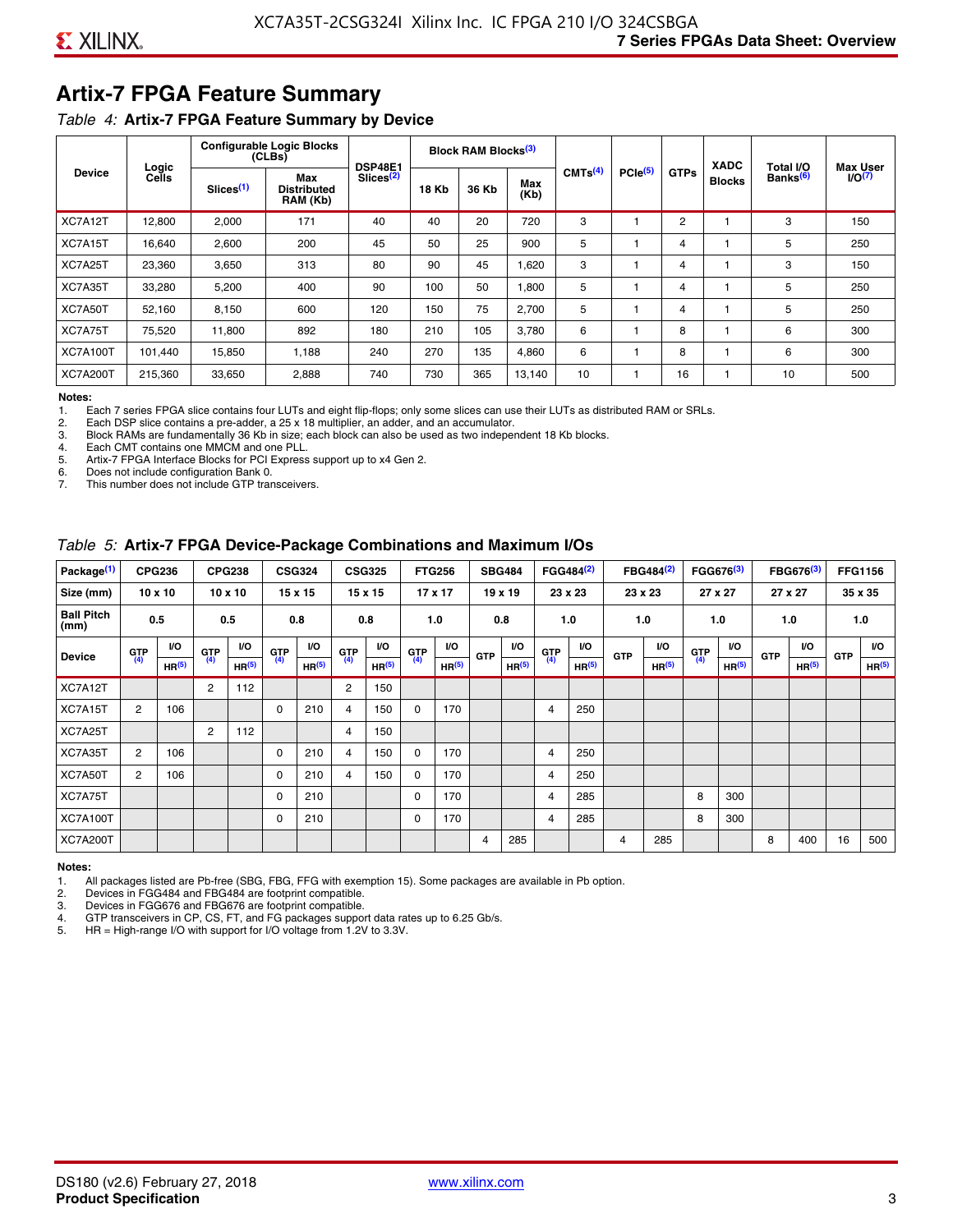# **Kintex-7 FPGA Feature Summary**

#### *Table 6:* **Kintex-7 FPGA Feature Summary by Device**

|                 |                |                       | <b>Configurable Logic</b><br><b>Blocks (CLBs)</b> | <b>DSP</b>            |              | Block RAM Blocks <sup>(3)</sup> |        |                     |                     |             | <b>XADC</b>   | Total I/O            | Max            |
|-----------------|----------------|-----------------------|---------------------------------------------------|-----------------------|--------------|---------------------------------|--------|---------------------|---------------------|-------------|---------------|----------------------|----------------|
| <b>Device</b>   | Logic<br>Cells | Slices <sup>(1)</sup> | Max<br>Distributed<br>RAM (Kb)                    | Slices <sup>(2)</sup> | <b>18 Kb</b> | 36 Kb<br>Max (Kb)<br>135<br>270 |        | CMTS <sup>(4)</sup> | PCle <sup>(5)</sup> | <b>GTXs</b> | <b>Blocks</b> | Banks <sup>(6)</sup> | User<br>1/O(7) |
| XC7K70T         | 65.600         | 10,250                | 838                                               | 240                   |              |                                 | 4,860  | 6                   |                     | 8           |               | 6                    | 300            |
| <b>XC7K160T</b> | 162,240        | 25,350                | 2,188                                             | 600                   | 650          | 325                             | 11,700 | 8                   |                     | 8           |               | 8                    | 400            |
| <b>XC7K325T</b> | 326.080        | 50,950                | 4,000                                             | 840                   | 890          | 445                             | 16,020 | 10                  |                     | 16          |               | 10                   | 500            |
| <b>XC7K355T</b> | 356.160        | 55,650                | 5,088                                             | 1.440                 | 1.430        | 715                             | 25,740 | 6                   |                     | 24          |               | 6                    | 300            |
| <b>XC7K410T</b> | 406.720        | 63,550                | 5,663                                             | .540                  | 1,590        | 795                             | 28,620 | 10                  |                     | 16          |               | 10                   | 500            |
| <b>XC7K420T</b> | 416.960        | 65.150                | 5,938                                             | 1,680                 | 1,670        | 835                             | 30,060 | 8                   |                     | 32          |               | 8                    | 400            |
| <b>XC7K480T</b> | 477,760        | 74,650                | 6,788                                             | 1,920                 | 1,910        | 955                             | 34,380 | 8                   |                     | 32          |               | 8                    | 400            |

#### **Notes:**

1. Each 7 series FPGA slice contains four LUTs and eight flip-flops; only some slices can use their LUTs as distributed RAM or SRLs.<br>2. Each DSP slice contains a pre-adder, a 25 x 18 multiplier, an adder, and an accumulato

Each DSP slice contains a pre-adder, a 25 x 18 multiplier, an adder, and an accumulator.

3. Block RAMs are fundamentally 36 Kb in size; each block can also be used as two independent 18 Kb blocks.

4. Each CMT contains one MMCM and one PLL.

5. Kintex-7 FPGA Interface Blocks for PCI Express support up to x8 Gen 2.

6. Does not include configuration Bank 0.

7. This number does not include GTX transceivers.

#### *Table 7:* **Kintex-7 FPGA Device-Package Combinations and Maximum I/Os**

| Package <sup>(1)</sup>    |            | <b>FBG484</b>     |                   |            | FBG676 <sup>(2)</sup> |                   |            | FFG676 <sup>(2)</sup> |                   |            | FBG900 <sup>(3)</sup> |                   |            | FFG900 <sup>(3)</sup> |                   |            | <b>FFG901</b>     |                   |            | <b>FFG1156</b>    |                   |
|---------------------------|------------|-------------------|-------------------|------------|-----------------------|-------------------|------------|-----------------------|-------------------|------------|-----------------------|-------------------|------------|-----------------------|-------------------|------------|-------------------|-------------------|------------|-------------------|-------------------|
| Size (mm)                 |            | 23 x 23           |                   |            | 27 x 27               |                   |            | 27 x 27               |                   |            | 31 x 31               |                   |            | 31 x 31               |                   |            | 31 x 31           |                   |            | 35 x 35           |                   |
| <b>Ball Pitch</b><br>(mm) |            | 1.0               |                   |            | 1.0                   |                   |            | 1.0                   |                   |            | 1.0                   |                   |            | 1.0                   |                   |            | 1.0               |                   |            | 1.0               |                   |
| <b>Device</b>             | <b>GTX</b> |                   | VO.               | <b>GTX</b> | I/O                   |                   | <b>GTX</b> |                       | <b>VO</b>         | <b>GTX</b> |                       | <b>VO</b>         | <b>GTX</b> |                       | <b>VO</b>         | <b>GTX</b> |                   | VO                | <b>GTX</b> | <b>VO</b>         |                   |
|                           | (4)        | HR <sup>(5)</sup> | HP <sup>(6)</sup> | (4)        | HR <sup>(5)</sup>     | HP <sup>(6)</sup> |            | HR <sup>(5)</sup>     | HP <sup>(6)</sup> | (4)        | HR <sup>(5)</sup>     | HP <sup>(6)</sup> |            | HR <sup>(5)</sup>     | HP <sup>(6)</sup> |            | HR <sup>(5)</sup> | HP <sup>(6)</sup> |            | HR <sup>(5)</sup> | HP <sup>(6)</sup> |
| XC7K70T                   | 4          | 185               | 100               | 8          | 200                   | 100               |            |                       |                   |            |                       |                   |            |                       |                   |            |                   |                   |            |                   |                   |
| <b>XC7K160T</b>           | 4          | 185               | 100               | 8          | 250                   | 150               | 8          | 250                   | 150               |            |                       |                   |            |                       |                   |            |                   |                   |            |                   |                   |
| <b>XC7K325T</b>           |            |                   |                   | 8          | 250                   | 150               | 8          | 250                   | 150               | 16         | 350                   | 150               | 16         | 350                   | 150               |            |                   |                   |            |                   |                   |
| <b>XC7K355T</b>           |            |                   |                   |            |                       |                   |            |                       |                   |            |                       |                   |            |                       |                   | 24         | 300               | 0                 |            |                   |                   |
| <b>XC7K410T</b>           |            |                   |                   | 8          | 250                   | 150               | 8          | 250                   | 150               | 16         | 350                   | 150               | 16         | 350                   | 150               |            |                   |                   |            |                   |                   |
| <b>XC7K420T</b>           |            |                   |                   |            |                       |                   |            |                       |                   |            |                       |                   |            |                       |                   | 28         | 380               | $\Omega$          | 32         | 400               | $\Omega$          |
| <b>XC7K480T</b>           |            |                   |                   |            |                       |                   |            |                       |                   |            |                       |                   |            |                       |                   | 28         | 380               | 0                 | 32         | 400               | $\Omega$          |

#### **Notes:**

1. All packages listed are Pb-free (FBG, FFG with exemption 15). Some packages are available in Pb option.

2. Devices in FBG676 and FFG676 are footprint compatible.

3. Devices in FBG900 and FFG900 are footprint compatible. 4. GTX transceivers in FB packages support the following maximum data rates: 10.3Gb/s in FBG484; 6.6Gb/s in FBG676 and FBG900. Refer to *Kintex-7 FPGAs Data Sheet: DC and AC Switching Characteristics* [\(DS182](https://www.xilinx.com/support/documentation/data_sheets/ds182_Kintex_7_Data_Sheet.pdf)) for details.

5. HR = High-range I/O with support for I/O voltage from 1.2V to 3.3V.

6. HP = High-performance I/O with support for I/O voltage from 1.2V to 1.8V.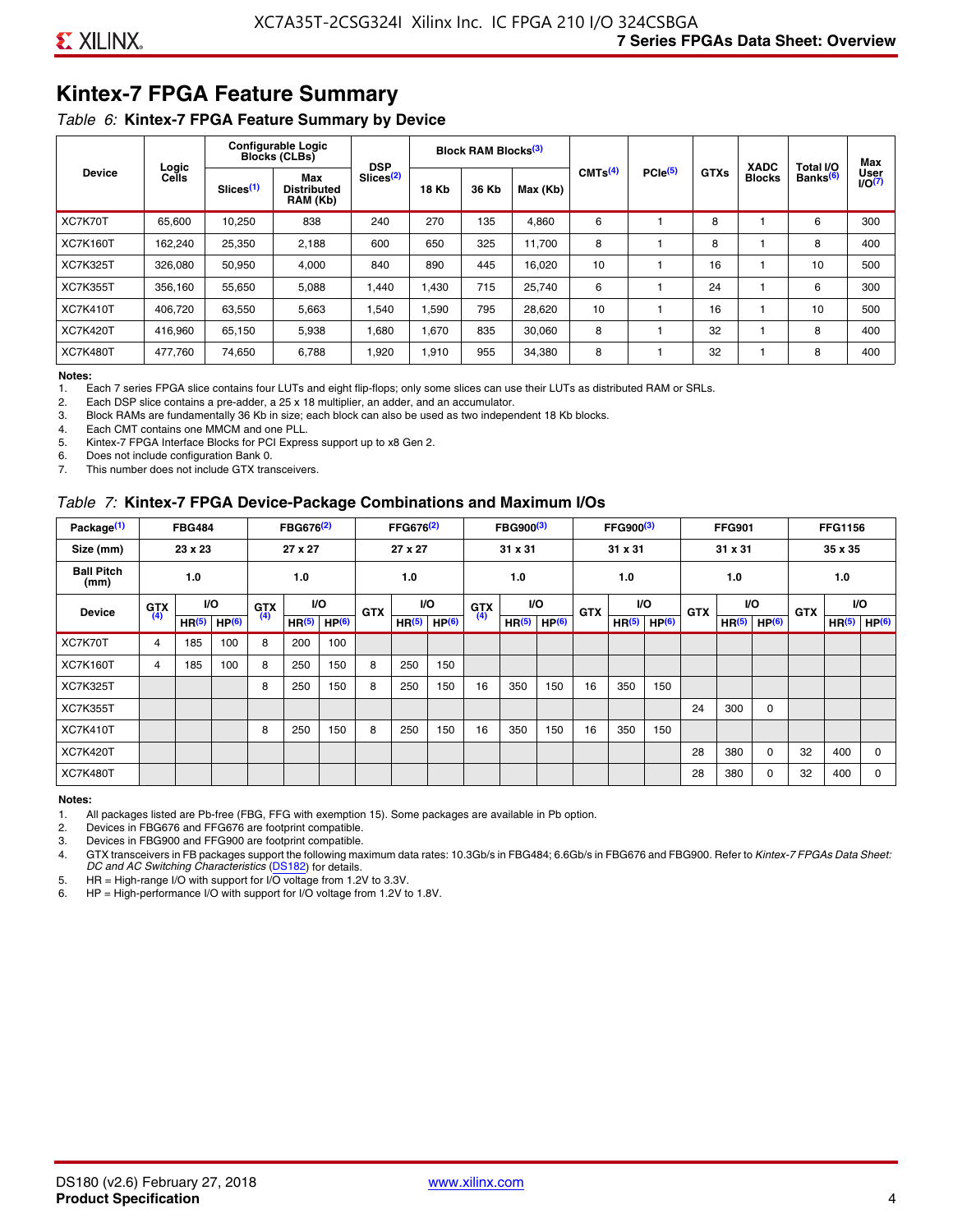# **Virtex-7 FPGA Feature Summary**

#### *Table 8:* **Virtex-7 FPGA Feature Summary**

|                       |                |                       | <b>Configurable Logic</b><br><b>Blocks (CLBs)</b> | <b>DSP</b>            |              | <b>Block RAM Blocks<sup>(4)</sup></b> |             | <b>CMTs</b> | <b>PCIe</b>    |            |            |          | <b>XADC</b>   | Total I/O            | Max                              |                     |
|-----------------------|----------------|-----------------------|---------------------------------------------------|-----------------------|--------------|---------------------------------------|-------------|-------------|----------------|------------|------------|----------|---------------|----------------------|----------------------------------|---------------------|
| Device <sup>(1)</sup> | Logic<br>Cells | Slices <sup>(2)</sup> | Max<br><b>Distributed</b><br>RAM (Kb)             | Slices <sup>(3)</sup> | <b>18 Kb</b> | 36 Kb                                 | Max<br>(Kb) | (5)         | (6)            | <b>GTX</b> | <b>GTH</b> | GTZ      | <b>Blocks</b> | Banks <sup>(7)</sup> | <b>User</b><br>IO <sup>(8)</sup> | SLRs <sup>(9)</sup> |
| <b>XC7V585T</b>       | 582.720        | 91,050                | 6,938                                             | .260                  | 1,590        | 795                                   | 28,620      | 18          | 3              | 36         | $\Omega$   | 0        |               | 17                   | 850                              | N/A                 |
| <b>XC7V2000T</b>      | 1,954,560      | 305,400               | 21,550                                            | 2,160                 | 2,584        | ,292                                  | 46,512      | 24          | 4              | 36         | $\Omega$   | $\Omega$ |               | 24                   | 1,200                            | 4                   |
| XC7VX330T             | 326,400        | 51,000                | 4,388                                             | 1,120                 | 1,500        | 750                                   | 27,000      | 14          | $\overline{2}$ | $\Omega$   | 28         | 0        |               | 14                   | 700                              | N/A                 |
| XC7VX415T             | 412.160        | 64.400                | 6,525                                             | 2,160                 | 1.760        | 880                                   | 31,680      | 12          | $\overline{2}$ | $\Omega$   | 48         | $\Omega$ |               | 12                   | 600                              | N/A                 |
| XC7VX485T             | 485,760        | 75,900                | 8,175                                             | 2,800                 | 2,060        | 1,030                                 | 37,080      | 14          | 4              | 56         | $\Omega$   | $\Omega$ |               | 14                   | 700                              | N/A                 |
| XC7VX550T             | 554,240        | 86,600                | 8,725                                             | 2,880                 | 2,360        | 1,180                                 | 42,480      | 20          | $\overline{2}$ | $\Omega$   | 80         | $\Omega$ |               | 16                   | 600                              | N/A                 |
| XC7VX690T             | 693,120        | 108,300               | 10,888                                            | 3,600                 | 2,940        | 1,470                                 | 52,920      | 20          | 3              | $\Omega$   | 80         | $\Omega$ |               | 20                   | 1,000                            | N/A                 |
| XC7VX980T             | 979,200        | 153,000               | 13,838                                            | 3,600                 | 3,000        | <b>.500</b>                           | 54,000      | 18          | 3              | $\Omega$   | 72         | $\Omega$ |               | 18                   | 900                              | N/A                 |
| <b>XC7VX1140T</b>     | 1,139,200      | 178.000               | 17.700                                            | 3,360                 | 3,760        | ,880                                  | 67,680      | 24          | 4              | $\Omega$   | 96         | $\Omega$ |               | 22                   | 1.100                            | 4                   |
| XC7VH580T             | 580,480        | 90,700                | 8,850                                             | <b>080.</b>           | 1,880        | 940                                   | 33,840      | 12          | 2              | $\Omega$   | 48         | 8        |               | 12                   | 600                              | $\overline{c}$      |
| XC7VH870T             | 876,160        | 136,900               | 13,275                                            | 2,520                 | 2,820        | 1,410                                 | 50,760      | 18          | 3              | $\Omega$   | 72         | 16       |               | 6                    | 300                              | 3                   |

#### **Notes:**

1. EasyPath™-7 FPGAs are also available to provide a fast, simple, and risk-free solution for cost reducing Virtex-7 T and Virtex-7 XT FPGA designs

2. Each 7 series FPGA slice contains four LUTs and eight flip-flops; only some slices can use their LUTs as distributed RAM or SRLs.

Each DSP slice contains a pre-adder, a 25 x 18 multiplier, an adder, and an accumulator.

4. Block RAMs are fundamentally 36 Kb in size; each block can also be used as two independent 18 Kb blocks.

5. Each CMT contains one MMCM and one PLL.

6. Virtex-7 T FPGA Interface Blocks for PCI Express support up to x8 Gen 2. Virtex-7 XT and Virtex-7 HT Interface Blocks for PCI Express support up to x8 Gen 3, with the exception of the XC7VX485T device, which supports x8 Gen 2.

7. Does not include configuration Bank 0.

8. This number does not include GTX, GTH, or GTZ transceivers.

9. Super logic regions (SLRs) are the constituent parts of FPGAs that use SSI technology. Virtex-7 HT devices use SSI technology to connect SLRs with 28.05 Gb/s transceivers.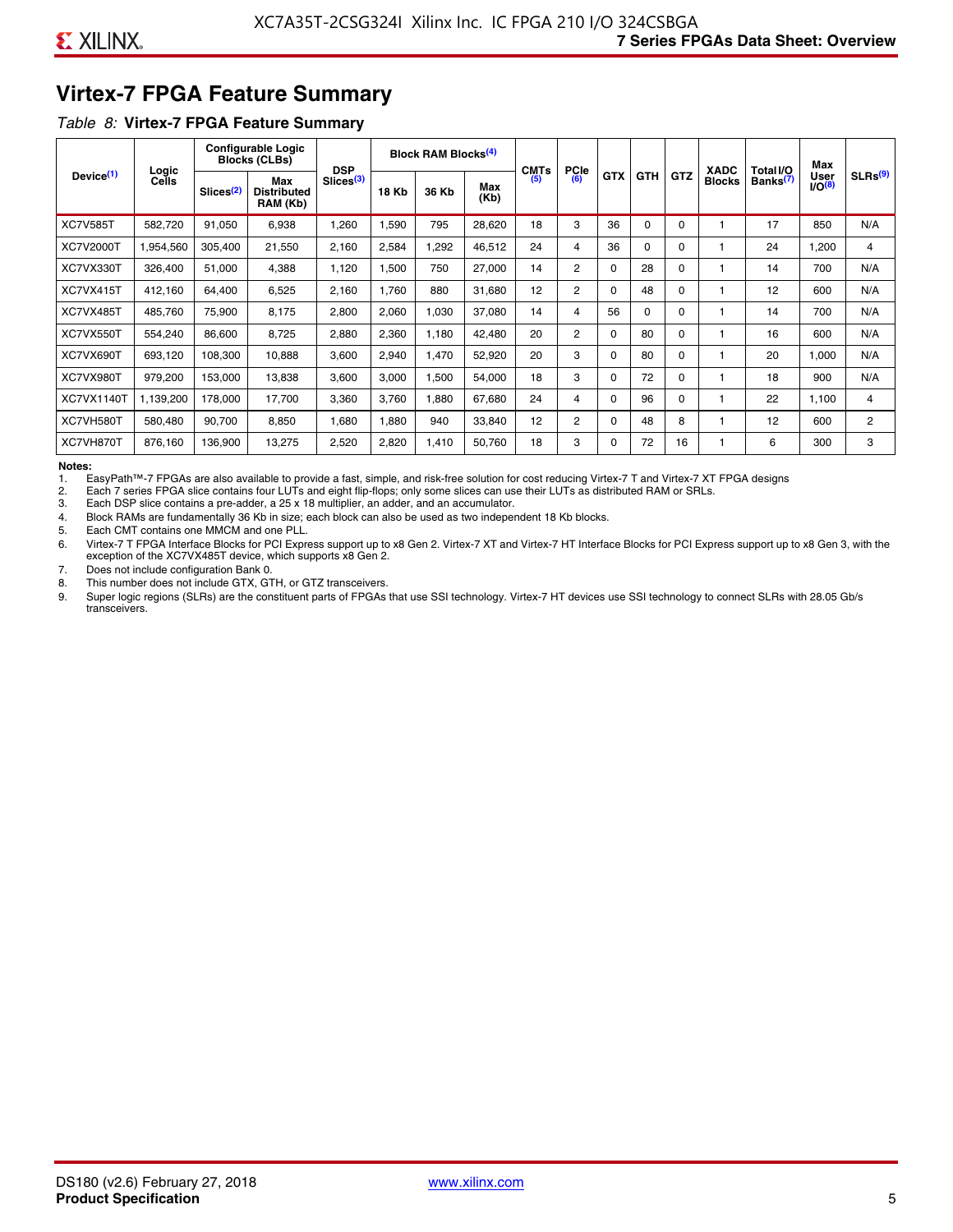#### *Table 9:* **Virtex-7 FPGA Device-Package Combinations and Maximum I/Os**

| Package <sup>(1)</sup> |            |                                                                                         | <b>FFG1157</b>    |                   |            |    | FFG1761 <sup>(2)</sup> |                   |    |             | FHG1761 <sup>(2)</sup> |                   |    | <b>FLG1925</b>    |                   |
|------------------------|------------|-----------------------------------------------------------------------------------------|-------------------|-------------------|------------|----|------------------------|-------------------|----|-------------|------------------------|-------------------|----|-------------------|-------------------|
| Size (mm)              |            |                                                                                         | 35 x 35           |                   |            |    | 42.5 x 42.5            |                   |    |             | 45 x 45                |                   |    | 45 x 45           |                   |
| <b>Ball Pitch</b>      |            |                                                                                         | 1.0               |                   |            |    | 1.0                    |                   |    |             | 1.0                    |                   |    | 1.0               |                   |
| <b>Device</b>          | <b>GTX</b> | VO.<br>I/O<br>VO.<br><b>GTX</b><br><b>GTH</b><br><b>GTH</b><br><b>GTX</b><br><b>GTH</b> |                   |                   | <b>GTX</b> |    | VO.                    |                   |    |             |                        |                   |    |                   |                   |
|                        |            |                                                                                         | HR <sup>(3)</sup> | HP <sup>(4)</sup> |            |    | HR <sup>(3)</sup>      | HP <sup>(4)</sup> |    |             | HR <sup>(3)</sup>      | HP <sup>(4)</sup> |    | HR <sup>(3)</sup> | HP <sup>(4)</sup> |
| <b>XC7V585T</b>        | 20         | $\mathbf 0$                                                                             | 0                 | 600               | 36         | 0  | 100                    | 750               |    |             |                        |                   |    |                   |                   |
| XC7V2000T              |            |                                                                                         |                   |                   |            |    |                        |                   | 36 | $\mathbf 0$ | $\mathbf 0$            | 850               | 16 | 0                 | 1,200             |
| XC7VX330T              | $\Omega$   | 20                                                                                      | $\Omega$          | 600               | $\Omega$   | 28 | 50                     | 650               |    |             |                        |                   |    |                   |                   |
| XC7VX415T              | $\Omega$   | 20                                                                                      | $\Omega$          | 600               |            |    |                        |                   |    |             |                        |                   |    |                   |                   |
| XC7VX485T              | 20         | 0                                                                                       | 0                 | 600               | 28         | 0  | 0                      | 700               |    |             |                        |                   |    |                   |                   |
| XC7VX550T              |            |                                                                                         |                   |                   |            |    |                        |                   |    |             |                        |                   |    |                   |                   |
| XC7VX690T              | $\Omega$   | 20                                                                                      | $\Omega$          | 600               | $\Omega$   | 36 | 0                      | 850               |    |             |                        |                   |    |                   |                   |
| XC7VX980T              |            |                                                                                         |                   |                   |            |    |                        |                   |    |             |                        |                   |    |                   |                   |
| XC7VX1140T             |            |                                                                                         |                   |                   |            |    |                        |                   |    |             |                        |                   |    |                   |                   |

#### **Notes:**

1. All packages listed are Pb-free (FFG, FHG, FLG with exemption 15). Some packages are available in Pb option.

2. Devices in FFG1761 and FHG1761 are footprint compatible.<br>3. HR = High-range I/O with support for I/O voltage from 1.2V to

HR = High-range I/O with support for I/O voltage from 1.2V to 3.3V.

4. HP = High-performance I/O with support for I/O voltage from 1.2V to 1.8V.

#### *Table 10:* **Virtex-7 FPGA Device-Package Combinations and Maximum I/Os - Continued**

| Package <sup>(1)</sup> |                | <b>FFG1158</b> |                  |            | FFG1926 <sup>(2)</sup> |                  |            | FLG1926 <sup>(2)</sup> |                  |          | <b>FFG1927</b> |                  |            | FFG1928 <sup>(3)</sup> |                  |            | FLG1928 <sup>(3)</sup> |                  |            | FFG1930 <sup>(4)</sup> |           |            | FLG1930 <sup>(4)</sup> |                  |
|------------------------|----------------|----------------|------------------|------------|------------------------|------------------|------------|------------------------|------------------|----------|----------------|------------------|------------|------------------------|------------------|------------|------------------------|------------------|------------|------------------------|-----------|------------|------------------------|------------------|
| Size (mm)              |                | 35 x 35        |                  |            | 45 x 45                |                  |            | 45 x 45                |                  |          | 45 x 45        |                  |            | 45 x 45                |                  |            | 45 x 45                |                  |            | 45 x 45                |           |            | 45 x 45                |                  |
| <b>Ball Pitch</b>      |                | 1.0            |                  |            | 1.0                    |                  |            | 1.0                    |                  |          | 1.0            |                  |            | 1.0                    |                  |            | 1.0                    |                  |            | 1.0                    |           |            | 1.0                    |                  |
|                        |                |                | <b>VO</b>        |            |                        | <b>VO</b>        |            |                        | VO.              |          |                | <b>VO</b>        |            |                        | <b>VO</b>        |            |                        | <b>VO</b>        |            |                        | <b>VO</b> |            |                        | I/O              |
| <b>Device</b>          | <b>GTX GTH</b> |                | <b>HP</b><br>(5) | <b>GTX</b> | <b>GTH</b>             | <b>HP</b><br>(5) | <b>GTX</b> | <b>GTH</b>             | <b>HP</b><br>(5) |          | <b>GTX GTH</b> | <b>HP</b><br>(5) | <b>GTX</b> | <b>GTH</b>             | <b>HP</b><br>(5) | <b>GTX</b> | <b>GTH</b>             | <b>HP</b><br>(5) | <b>GTX</b> | GTH                    | HP<br>(5) | <b>GTX</b> | GTH                    | <b>HP</b><br>(5) |
| <b>XC7V585T</b>        |                |                |                  |            |                        |                  |            |                        |                  |          |                |                  |            |                        |                  |            |                        |                  |            |                        |           |            |                        |                  |
| XC7V2000T              |                |                |                  |            |                        |                  |            |                        |                  |          |                |                  |            |                        |                  |            |                        |                  |            |                        |           |            |                        |                  |
| XC7VX330T              |                |                |                  |            |                        |                  |            |                        |                  |          |                |                  |            |                        |                  |            |                        |                  |            |                        |           |            |                        |                  |
| XC7VX415T              | $\Omega$       | 48             | 350              |            |                        |                  |            |                        |                  | $\Omega$ | 48             | 600              |            |                        |                  |            |                        |                  |            |                        |           |            |                        |                  |
| XC7VX485T              | 48             | 0              | 350              |            |                        |                  |            |                        |                  | 56       | 0              | 600              |            |                        |                  |            |                        |                  | 24         | 0                      | 700       |            |                        |                  |
| XC7VX550T              | 0              | 48             | 350              |            |                        |                  |            |                        |                  | 0        | 80             | 600              |            |                        |                  |            |                        |                  |            |                        |           |            |                        |                  |
| XC7VX690T              | $\Omega$       | 48             | 350              | $\Omega$   | 64                     | 720              |            |                        |                  | 0        | 80             | 600              |            |                        |                  |            |                        |                  | $\Omega$   | 24                     | 1,000     |            |                        |                  |
| XC7VX980T              |                |                |                  | $\Omega$   | 64                     | 720              |            |                        |                  |          |                |                  | $\Omega$   | 72                     | 480              |            |                        |                  | 0          | 24                     | 900       |            |                        |                  |
| XC7VX1140T             |                |                |                  |            |                        |                  | 0          | 64                     | 720              |          |                |                  |            |                        |                  | $\Omega$   | 96                     | 480              |            |                        |           | 0          | 24                     | 1,100            |

**Notes:** 

1. All packages listed are Pb-free (FFG, FLG with exemption 15). Some packages are available in Pb option.<br>2. Devices in FFG1926 and FLG1926 are footprint compatible.

2. Devices in FFG1926 and FLG1926 are footprint compatible.

3. Devices in FFG1928 and FLG1928 are footprint compatible.

4. Devices in FFG1930 and FLG1930 are footprint compatible.<br>5. HP = High-performance I/O with support for I/O voltage from HP = High-performance I/O with support for I/O voltage from 1.2V to 1.8V.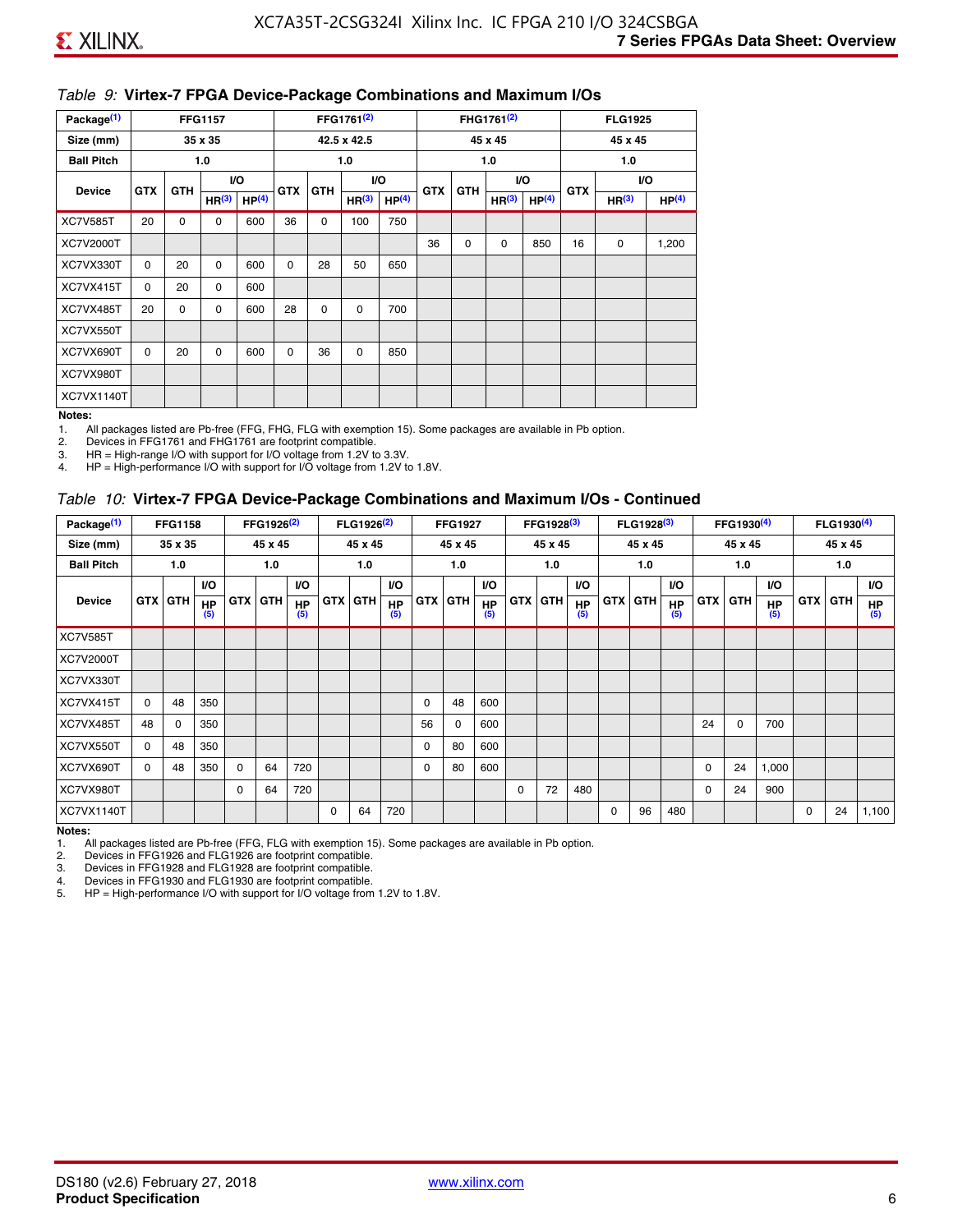#### *Table 11:* **Virtex-7 HT FPGA Device-Package Combinations and Maximum I/Os**

| Package <sup>(1)</sup> |            | <b>FLG1155</b> |       |            | <b>FLG1931</b> |       |            | <b>FLG1932</b> |                   |
|------------------------|------------|----------------|-------|------------|----------------|-------|------------|----------------|-------------------|
| Size (mm)              |            | 35 x 35        |       |            | 45 x 45        |       |            | 45 x 45        |                   |
| <b>Ball Pitch</b>      |            | 1.0            |       |            | 1.0            |       |            | 1.0            |                   |
|                        |            |                | VO.   |            | <b>VO</b>      |       |            |                | VO.               |
| <b>Device</b>          | <b>GTH</b> | <b>GTZ</b>     | HP(2) | <b>GTH</b> | <b>GTZ</b>     | HP(2) | <b>GTH</b> | <b>GTZ</b>     | HP <sup>(2)</sup> |
| XC7VH580T              | 24         | 8              | 400   | 48         | 8              | 600   |            |                |                   |
| XC7VH870T              |            |                |       |            |                |       | 72         | 16             | 300               |

#### **Notes:**

1. All packages listed are Pb-free with exemption 15. Some packages are available in Pb option.

2. HP = High-performance I/O with support for I/O voltage from 1.2V to 1.8V.

# **Stacked Silicon Interconnect (SSI) Technology**

There are many challenges associated with creating high capacity FPGAs that Xilinx addresses with the SSI technology. SSI technology enables multiple super logic regions (SLRs) to be combined on a passive interposer layer, using proven manufacturing and assembly techniques from industry leaders, to create a single FPGA with more than ten thousand inter-SLR connections, providing ultra-high bandwidth connectivity with low latency and low power consumption. There are two types of SLRs used in Virtex-7 FPGAs: a logic intensive SLR used in the Virtex-7 T devices and a DSP/block RAM/transceiver-rich SLR used in the Virtex-7 XT and HT devices. SSI technology enables the production of higher capability FPGAs than traditional manufacturing methods, enabling the highest capacity and highest performance FPGAs ever created to reach production more quickly and with less risk than would otherwise be possible. Thousands of super long line (SLL) routing resources and ultra-high performance clock lines that cross between the SLRs ensure that designs span seamlessly across these high-density programmable logic devices.

# **CLBs, Slices, and LUTs**

Some key features of the CLB architecture include:

- Real 6-input look-up tables (LUTs)
- Memory capability within the LUT
- Register and shift register functionality

The LUTs in 7 series FPGAs can be configured as either one 6-input LUT (64-bit ROMs) with one output, or as two 5-input LUTs (32-bit ROMs) with separate outputs but common addresses or logic inputs. Each LUT output can optionally be registered in a flip-flop. Four such LUTs and their eight flip-flops as well as multiplexers and arithmetic carry logic form a slice, and two slices form a configurable logic block (CLB). Four of the eight flip-flops per slice (one per LUT) can optionally be configured as latches.

Between 25–50% of all slices can also use their LUTs as distributed 64-bit RAM or as 32-bit shift registers (SRL32) or as two SRL16s. Modern synthesis tools take advantage of these highly efficient logic, arithmetic, and memory features.

# **Clock Management**

Some of the key highlights of the clock management architecture include:

- High-speed buffers and routing for low-skew clock distribution
- Frequency synthesis and phase shifting
- Low-jitter clock generation and jitter filtering

Each 7 series FPGA has up to 24 clock management tiles (CMTs), each consisting of one mixed-mode clock manager (MMCM) and one phase-locked loop (PLL).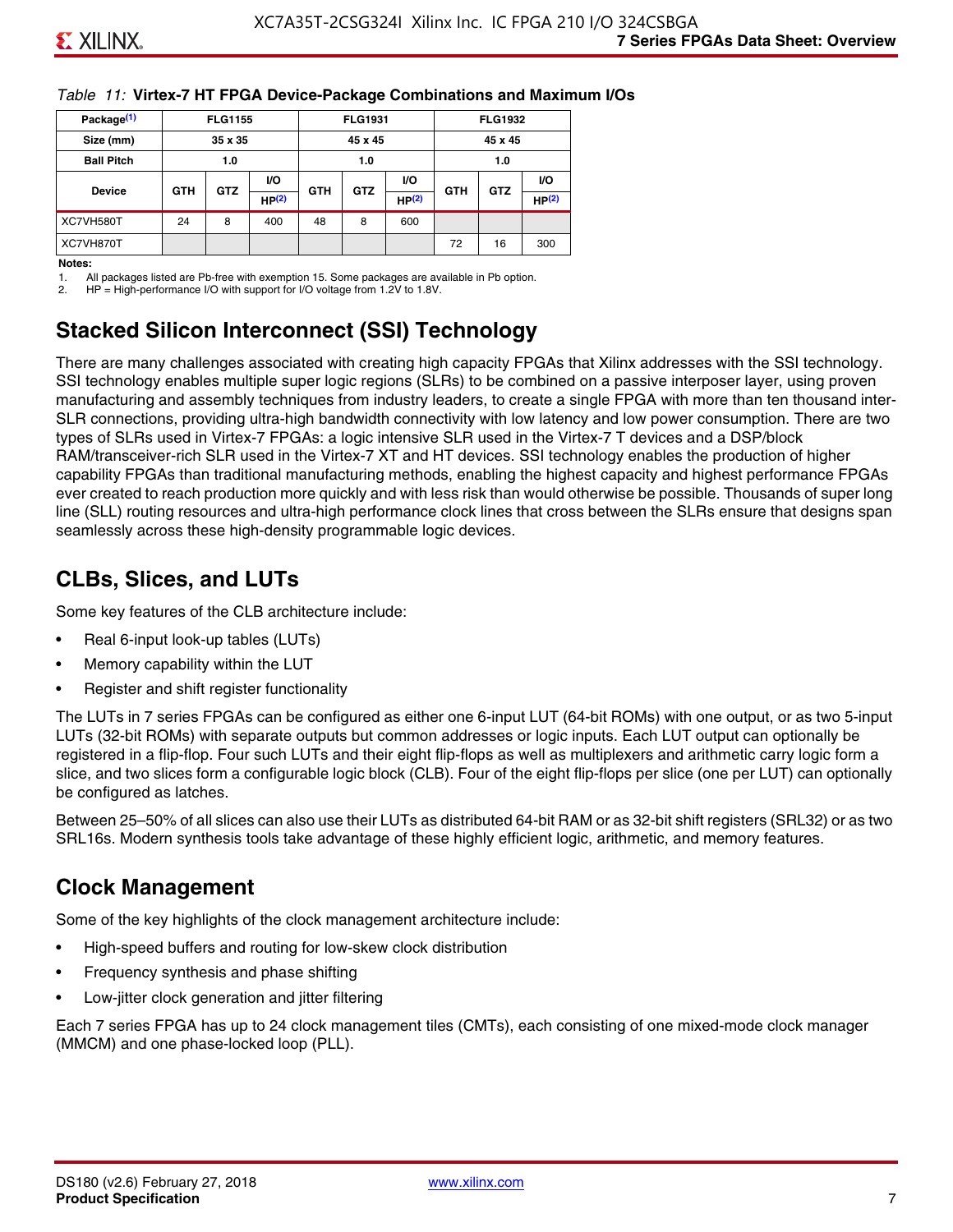# **Mixed-Mode Clock Manager and Phase-Locked Loop**

The MMCM and PLL share many characteristics. Both can serve as a frequency synthesizer for a wide range of frequencies and as a jitter filter for incoming clocks. At the center of both components is a voltage-controlled oscillator (VCO), which speeds up and slows down depending on the input voltage it receives from the phase frequency detector (PFD).

There are three sets of programmable frequency dividers: D, M, and O. The pre-divider D (programmable by configuration and afterwards via DRP) reduces the input frequency and feeds one input of the traditional PLL phase/frequency comparator. The feedback divider M (programmable by configuration and afterwards via DRP) acts as a multiplier because it divides the VCO output frequency before feeding the other input of the phase comparator. D and M must be chosen appropriately to keep the VCO within its specified frequency range. The VCO has eight equally-spaced output phases  $(0^\circ, 45^\circ, 90^\circ, 135^\circ, 180^\circ, 225^\circ, 270^\circ,$  and  $315^\circ$ ). Each can be selected to drive one of the output dividers (six for the PLL, O0 to O5, and seven for the MMCM, O0 to O6), each programmable by configuration to divide by any integer from 1 to 128.

The MMCM and PLL have three input-jitter filter options: low bandwidth, high bandwidth, or optimized mode. Low-bandwidth mode has the best jitter attenuation but not the smallest phase offset. High-bandwidth mode has the best phase offset, but not the best jitter attenuation. Optimized mode allows the tools to find the best setting.

### **MMCM Additional Programmable Features**

The MMCM can have a fractional counter in either the feedback path (acting as a multiplier) or in one output path. Fractional counters allow non-integer increments of  $1/8$  and can thus increase frequency synthesis capabilities by a factor of 8.

The MMCM can also provide fixed or dynamic phase shift in small increments that depend on the VCO frequency. At 1600 MHz, the phase-shift timing increment is 11.2 ps.

# **Clock Distribution**

Each 7 series FPGA provides six different types of clock lines (BUFG, BUFR, BUFIO, BUFH, BUFMR, and the highperformance clock) to address the different clocking requirements of high fanout, short propagation delay, and extremely low skew.

#### **Global Clock Lines**

In each 7 series FPGA (except XC7S6 and XC7S15), 32 global clock lines have the highest fanout and can reach every flipflop clock, clock enable, and set/reset, as well as many logic inputs. There are 12 global clock lines within any clock region driven by the horizontal clock buffers (BUFH). Each BUFH can be independently enabled/disabled, allowing for clocks to be turned off within a region, thereby offering fine-grain control over which clock regions consume power. Global clock lines can be driven by global clock buffers, which can also perform glitchless clock multiplexing and clock enable functions. Global clocks are often driven from the CMT, which can completely eliminate the basic clock distribution delay.

#### **Regional Clocks**

Regional clocks can drive all clock destinations in their region. A region is defined as an area that is 50 I/O and 50 CLB high and half the chip wide. 7 series FPGAs have between two and twenty-four regions. There are four regional clock tracks in every region. Each regional clock buffer can be driven from any of four clock-capable input pins, and its frequency can optionally be divided by any integer from 1 to 8.

#### **I/O Clocks**

I/O clocks are especially fast and serve only I/O logic and serializer/deserializer (SerDes) circuits, as described in the I/O Logic section. The 7 series devices have a direct connection from the MMCM to the I/O for low-jitter, high-performance interfaces.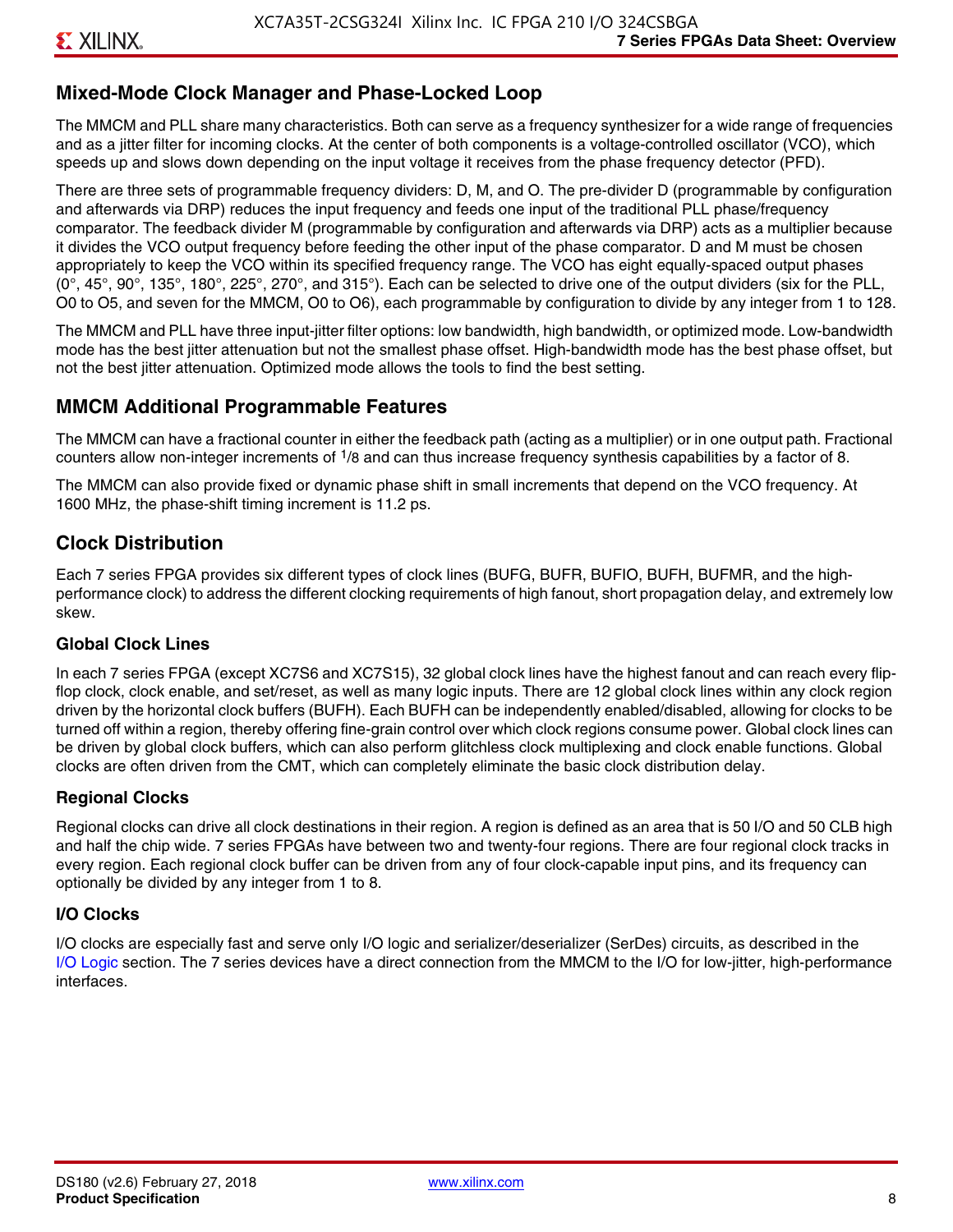# **Block RAM**

Some of the key features of the block RAM include:

- Dual-port 36 Kb block RAM with port widths of up to 72
- Programmable FIFO logic
- Built-in optional error correction circuitry

Every 7 series FPGA has between 5 and 1,880 dual-port block RAMs, each storing 36 Kb. Each block RAM has two completely independent ports that share nothing but the stored data.

# **Synchronous Operation**

Each memory access, read or write, is controlled by the clock. All inputs, data, address, clock enables, and write enables are registered. Nothing happens without a clock. The input address is always clocked, retaining data until the next operation. An optional output data pipeline register allows higher clock rates at the cost of an extra cycle of latency.

During a write operation, the data output can reflect either the previously stored data, the newly written data, or can remain unchanged.

# **Programmable Data Width**

Each port can be configured as 32K  $\times$  1, 16K  $\times$  2, 8K  $\times$  4, 4K  $\times$  9 (or 8), 2K  $\times$  18 (or 16), 1K  $\times$  36 (or 32), or 512  $\times$  72 (or 64). The two ports can have different aspect ratios without any constraints.

Each block RAM can be divided into two completely independent 18 Kb block RAMs that can each be configured to any aspect ratio from 16K  $\times$  1 to 512  $\times$  36. Everything described previously for the full 36 Kb block RAM also applies to each of the smaller 18 Kb block RAMs.

Only in simple dual-port (SDP) mode can data widths of greater than 18 bits (18 Kb RAM) or 36 bits (36 Kb RAM) be accessed. In this mode, one port is dedicated to read operation, the other to write operation. In SDP mode, one side (read or write) can be variable, while the other is fixed to 32/36 or 64/72.

Both sides of the dual-port 36 Kb RAM can be of variable width.

Two adjacent 36 Kb block RAMs can be configured as one cascaded 64K × 1 dual-port RAM without any additional logic.

## **Error Detection and Correction**

Each 64-bit-wide block RAM can generate, store, and utilize eight additional Hamming code bits and perform single-bit error correction and double-bit error detection (ECC) during the read process. The ECC logic can also be used when writing to or reading from external 64- to 72-bit-wide memories.

# **FIFO Controller**

The built-in FIFO controller for single-clock (synchronous) or dual-clock (asynchronous or multirate) operation increments the internal addresses and provides four handshaking flags: full, empty, almost full, and almost empty. The almost full and almost empty flags are freely programmable. Similar to the block RAM, the FIFO width and depth are programmable, but the write and read ports always have identical width.

First word fall-through mode presents the first-written word on the data output even before the first read operation. After the first word has been read, there is no difference between this mode and the standard mode.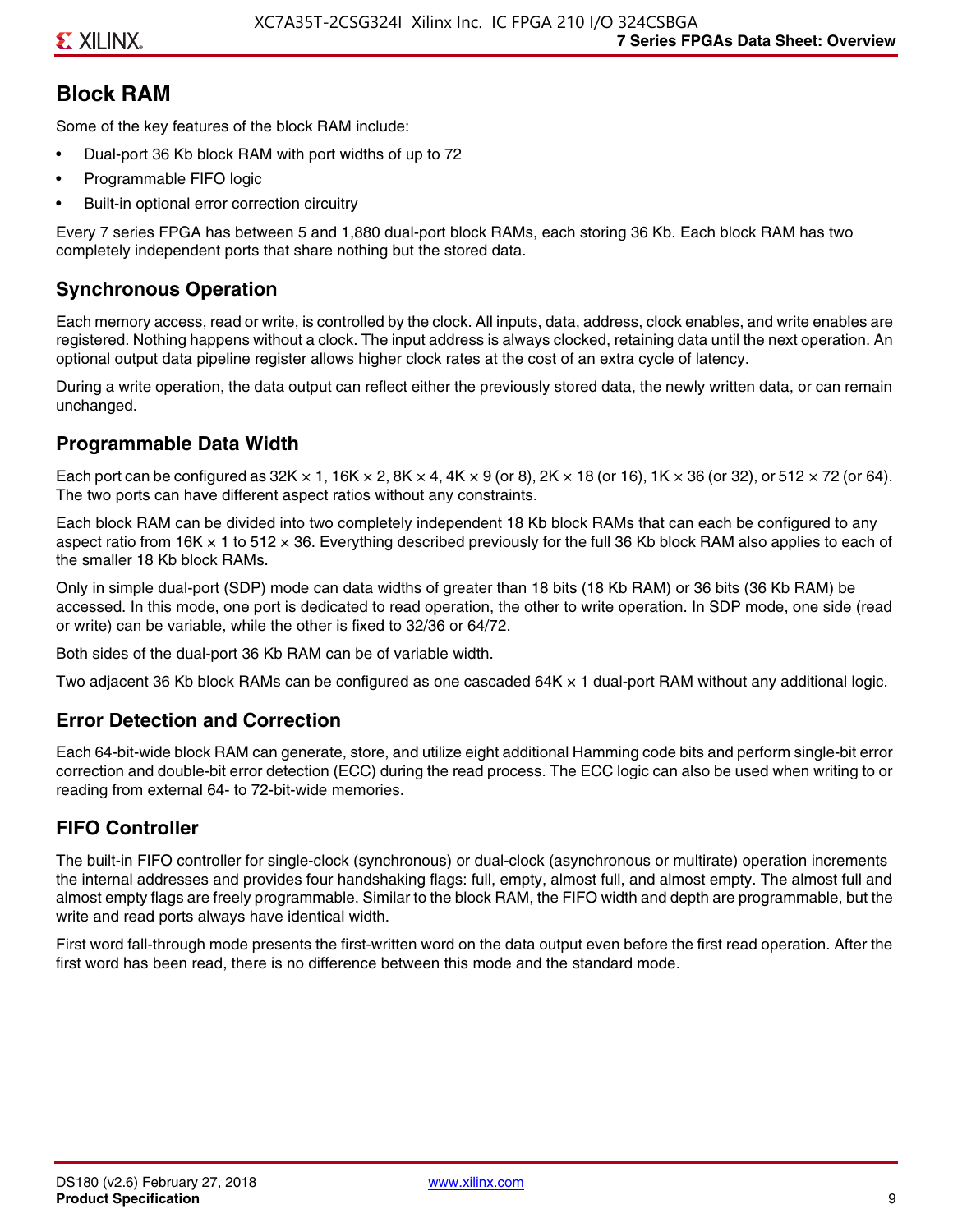# **Digital Signal Processing — DSP Slice**

Some highlights of the DSP functionality include:

- $25 \times 18$  two's complement multiplier/accumulator high-resolution (48 bit) signal processor
- Power saving pre-adder to optimize symmetrical filter applications
- Advanced features: optional pipelining, optional ALU, and dedicated buses for cascading

DSP applications use many binary multipliers and accumulators, best implemented in dedicated DSP slices. All 7 series FPGAs have many dedicated, full custom, low-power DSP slices, combining high speed with small size while retaining system design flexibility.

Each DSP slice fundamentally consists of a dedicated 25 × 18 bit two's complement multiplier and a 48-bit accumulator, both capable of operating up to 741 MHz. The multiplier can be dynamically bypassed, and two 48-bit inputs can feed a single-instruction-multiple-data (SIMD) arithmetic unit (dual 24-bit add/subtract/accumulate or quad 12-bit add/subtract/accumulate), or a logic unit that can generate any one of ten different logic functions of the two operands.

The DSP includes an additional pre-adder, typically used in symmetrical filters. This pre-adder improves performance in densely packed designs and reduces the DSP slice count by up to 50%. The DSP also includes a 48-bit-wide Pattern Detector that can be used for convergent or symmetric rounding. The pattern detector is also capable of implementing 96-bit-wide logic functions when used in conjunction with the logic unit.

The DSP slice provides extensive pipelining and extension capabilities that enhance the speed and efficiency of many applications beyond digital signal processing, such as wide dynamic bus shifters, memory address generators, wide bus multiplexers, and memory-mapped I/O register files. The accumulator can also be used as a synchronous up/down counter.

# **Input/Output**

Some highlights of the input/output functionality include:

- High-performance SelectIO technology with support for 1,866 Mb/s DDR3
- High-frequency decoupling capacitors within the package for enhanced signal integrity
- Digitally Controlled Impedance that can be 3-stated for lowest power, high-speed I/O operation

The number of I/O pins varies depending on device and package size. Each I/O is configurable and can comply with a large number of I/O standards. With the exception of the supply pins and a few dedicated configuration pins, all other package pins have the same I/O capabilities, constrained only by certain banking rules. The I/O in 7 series FPGAs are classed as high range (HR) or high performance (HP). The HR I/Os offer the widest range of voltage support, from 1.2V to 3.3V. The HP I/Os are optimized for highest performance operation, from 1.2V to 1.8V.

HR and HP I/O pins in 7 series FPGAs are organized in banks, with 50 pins per bank. Each bank has one common V<sub>CCO</sub> output supply, which also powers certain input buffers. Some single-ended input buffers require an internally generated or an externally applied reference voltage ( $V_{RFF}$ ). There are two  $V_{RFF}$  pins per bank (except configuration bank 0). A single bank can have only one  $V_{\text{RFF}}$  voltage value.

Xilinx 7 series FPGAs use a variety of package types to suit the needs of the user, including small form factor wire-bond packages for lowest cost; conventional, high performance flip-chip packages; and bare-die flip-chip packages that balance smaller form factor with high performance. In the flip-chip packages, the silicon device is attached to the package substrate using a high-performance flip-chip process. Controlled ESR discrete decoupling capacitors are mounted on the package substrate to optimize signal integrity under simultaneous switching of outputs (SSO) conditions.

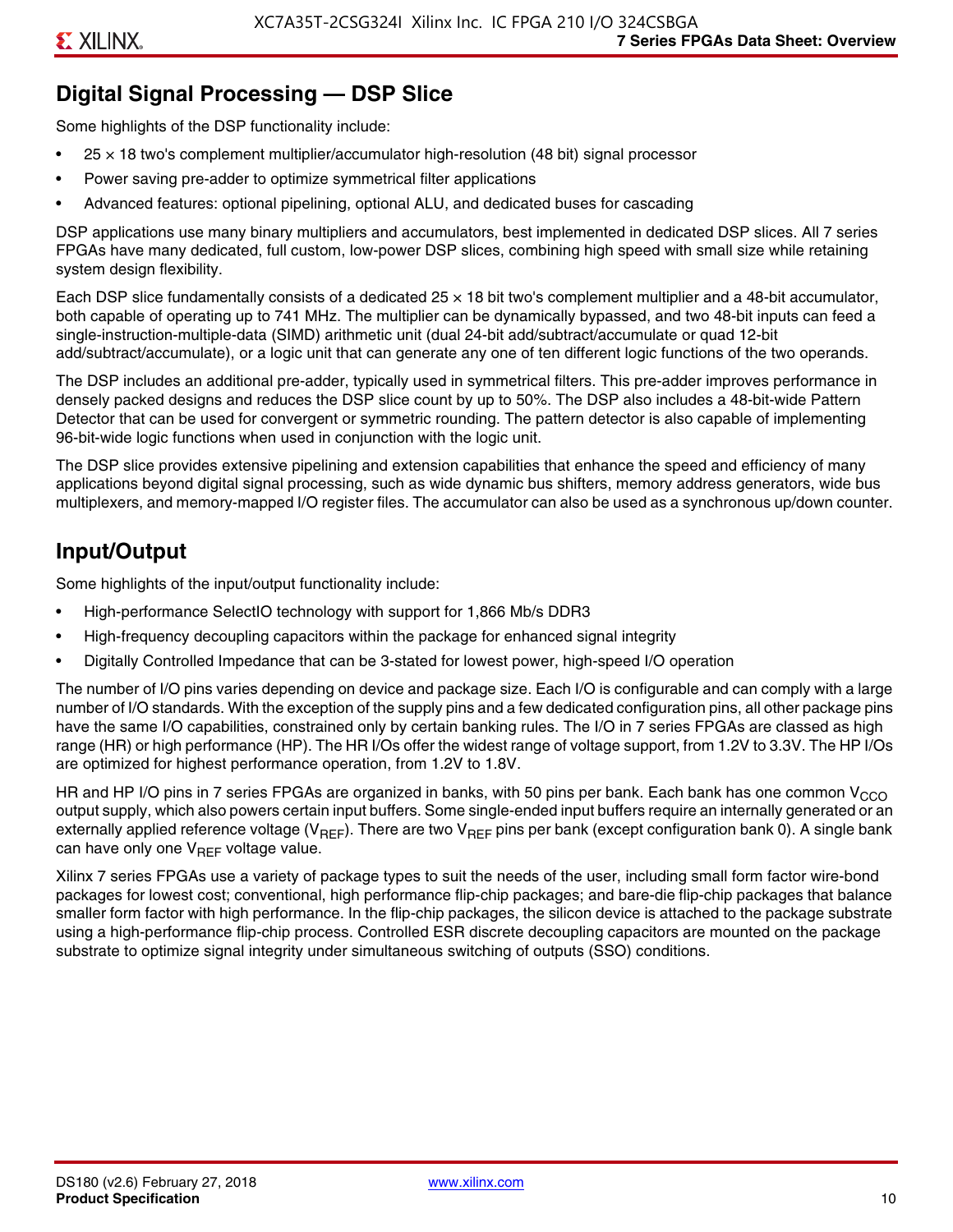# **I/O Electrical Characteristics**

Single-ended outputs use a conventional CMOS push/pull output structure driving High towards  $V_{CCO}$  or Low towards ground, and can be put into a high-Z state. The system designer can specify the slew rate and the output strength. The input is always active but is usually ignored while the output is active. Each pin can optionally have a weak pull-up or a weak pulldown resistor.

Most signal pin pairs can be configured as differential input pairs or output pairs. Differential input pin pairs can optionally be terminated with a 100Ω internal resistor. All 7 series devices support differential standards beyond LVDS: RSDS, BLVDS, differential SSTL, and differential HSTL.

Each of the I/Os supports memory I/O standards, such as single-ended and differential HSTL as well as single-ended SSTL and differential SSTL. The SSTL I/O standard can support data rates of up to 1,866 Mb/s for DDR3 interfacing applications.

#### **3-State Digitally Controlled Impedance and Low Power I/O Features**

The 3-state Digitally Controlled Impedance (T\_DCI) can control the output drive impedance (series termination) or can provide parallel termination of an input signal to V<sub>CCO</sub> or split (Thevenin) termination to V<sub>CCO</sub>/2. This allows users to eliminate off-chip termination for signals using T\_DCI. In addition to board space savings, the termination automatically turns off when in output mode or when 3-stated, saving considerable power compared to off-chip termination. The I/Os also have low power modes for IBUF and IDELAY to provide further power savings, especially when used to implement memory interfaces.

# **I/O Logic**

#### **Input and Output Delay**

All inputs and outputs can be configured as either combinatorial or registered. Double data rate (DDR) is supported by all inputs and outputs. Any input and some outputs can be individually delayed by up to 32 increments of 78 ps, 52 ps, or 39 ps each. Such delays are implemented as IDELAY and ODELAY. The number of delay steps can be set by configuration and can also be incremented or decremented while in use.

#### **ISERDES and OSERDES**

Many applications combine high-speed, bit-serial I/O with slower parallel operation inside the device. This requires a serializer and deserializer (SerDes) inside the I/O structure. Each I/O pin possesses an 8-bit IOSERDES (ISERDES and OSERDES) capable of performing serial-to-parallel or parallel-to-serial conversions with programmable widths of 2, 3, 4, 5, 6, 7, or 8 bits. By cascading two IOSERDES from two adjacent pins (default from differential I/O), wider width conversions of 10 and 14 bits can also be supported. The ISERDES has a special oversampling mode capable of asynchronous data recovery for applications like a 1.25 Gb/s LVDS I/O-based SGMII interface.

# **Low-Power Gigabit Transceivers**

Some highlights of the Low-Power Gigabit Transceivers include:

- High-performance transceivers capable of up to 6.6 Gb/s (GTP), 12.5 Gb/s (GTX), 13.1 Gb/s (GTH), or 28.05 Gb/s (GTZ) line rates depending on the family, enabling the first single device for 400G implementations.
- Low-power mode optimized for chip-to-chip interfaces.
- Advanced Transmit pre and post emphasis, receiver linear equalization (CTLE), and decision feedback equalization (DFE) for long reach or backplane applications. Auto-adaption at receiver equalization and on-chip Eye Scan for easy serial link tuning.

Ultra-fast serial data transmission to optical modules, between ICs on the same PCB, over the backplane, or over longer distances is becoming increasingly popular and important to enable customer line cards to scale to 100 Gb/s and onwards to 400 Gb/s. It requires specialized dedicated on-chip circuitry and differential I/O capable of coping with the signal integrity issues at these high data rates.

The transceiver count in the 7 series FPGAs ranges from up to 16 transceiver circuits in the Artix-7 family, up to 32 transceiver circuits in the Kintex-7 family, and up to 96 transceiver circuits in the Virtex-7 family. Each serial transceiver is a combined transmitter and receiver. The various 7 series serial transceivers use either a combination of ring oscillators and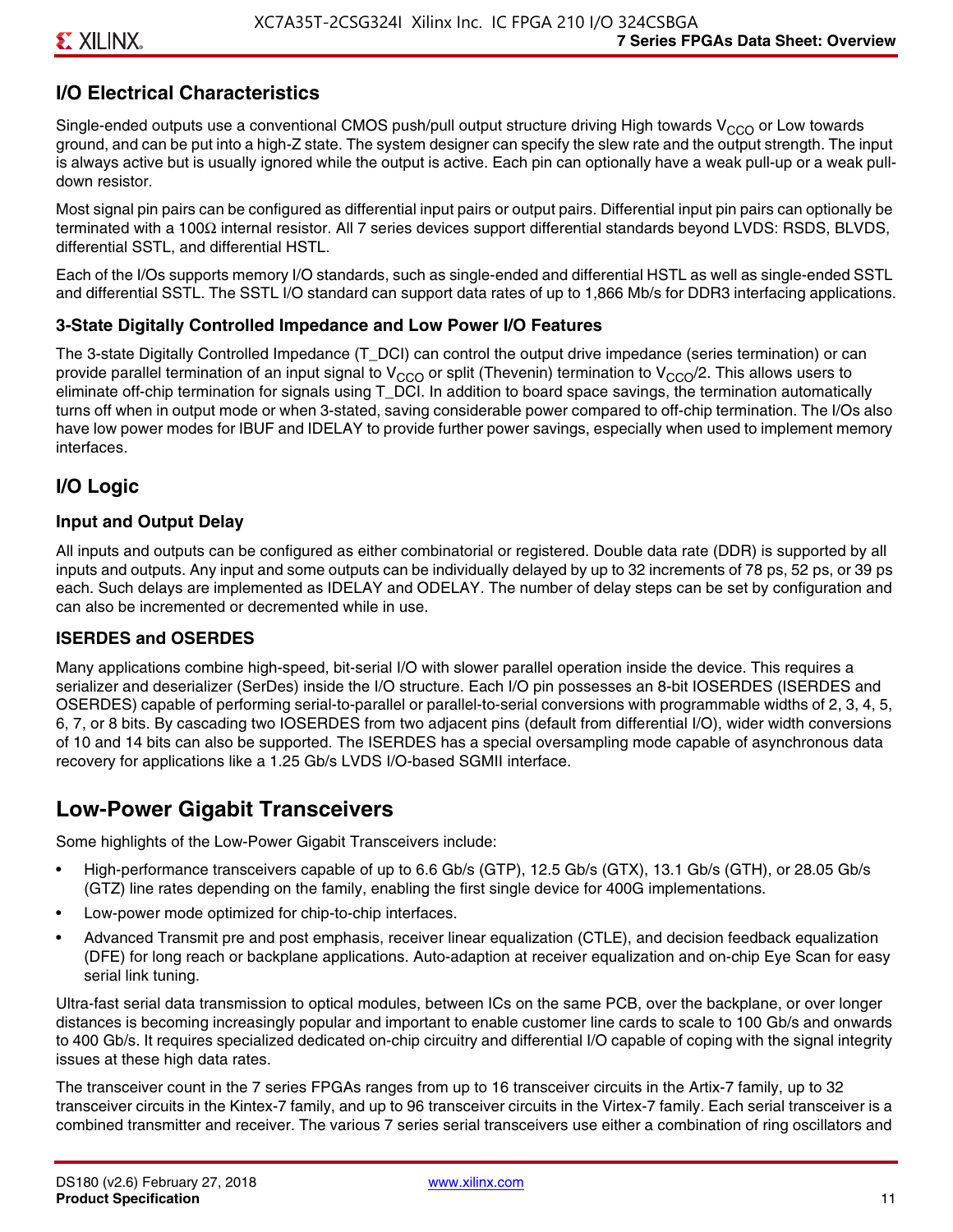LC tank or, in the case of the GTZ, a single LC tank architecture to allow the ideal blend of flexibility and performance while enabling IP portability across the family members. The different 7 series family members offer different top-end data rates. The GTP operates up to 6.6 Gb/s, the GTX operates up to 12.5 Gb/s, the GTH operates up to 13.1 Gb/s, and the GTZ operates up to 28.05 Gb/s. Lower data rates can be achieved using FPGA logic-based oversampling. The serial transmitter and receiver are independent circuits that use an advanced PLL architecture to multiply the reference frequency input by certain programmable numbers up to 100 to become the bit-serial data clock. Each transceiver has a large number of userdefinable features and parameters. All of these can be defined during device configuration, and many can also be modified during operation.

# **Transmitter**

The transmitter is fundamentally a parallel-to-serial converter with a conversion ratio of 16, 20, 32, 40, 64, or 80. Additionally, the GTZ transmitter supports up to 160 bit data widths. This allows the designer to trade-off datapath width for timing margin in high-performance designs. These transmitter outputs drive the PC board with a single-channel differential output signal. TXOUTCLK is the appropriately divided serial data clock and can be used directly to register the parallel data coming from the internal logic. The incoming parallel data is fed through an optional FIFO and has additional hardware support for the 8B/10B, 64B/66B, or 64B/67B encoding schemes to provide a sufficient number of transitions. The bit-serial output signal drives two package pins with differential signals. This output signal pair has programmable signal swing as well as programmable pre- and post-emphasis to compensate for PC board losses and other interconnect characteristics. For shorter channels, the swing can be reduced to reduce power consumption.

### **Receiver**

The receiver is fundamentally a serial-to-parallel converter, changing the incoming bit-serial differential signal into a parallel stream of words, each 16, 20, 32, 40, 64, or 80 bits. Additionally, the GTZ receiver supports up to 160 bit data widths. This allows the FPGA designer to trade-off internal datapath width versus logic timing margin. The receiver takes the incoming differential data stream, feeds it through programmable linear and decision feedback equalizers (to compensate for PC board and other interconnect characteristics), and uses the reference clock input to initiate clock recognition. There is no need for a separate clock line. The data pattern uses non-return-to-zero (NRZ) encoding and optionally guarantees sufficient data transitions by using the selected encoding scheme. Parallel data is then transferred into the FPGA logic using the RXUSRCLK clock. For short channels, the transceivers offers a special low power mode (LPM) to reduce power consumption by approximately 30%.

# **Out-of-Band Signaling**

The transceivers provide out-of-band (OOB) signaling, often used to send low-speed signals from the transmitter to the receiver while high-speed serial data transmission is not active. This is typically done when the link is in a powered-down state or has not yet been initialized. This benefits PCI Express and SATA/SAS applications.

# **Integrated Interface Blocks for PCI Express Designs**

Highlights of the integrated blocks for PCI Express include:

- Compliant to the PCI Express Base Specification 2.1 or 3.0 (depending of family) with Endpoint and Root Port capability
- Supports Gen1 (2.5 Gb/s), Gen2 (5 Gb/s), and Gen3 (8 Gb/s) depending on device family
- Advanced configuration options, Advanced Error Reporting (AER), and End-to-End CRC (ECRC) Advanced Error Reporting and ECRC features
- Multiple-function and single root I/O virtualization (SR-IOV) support enabled through soft-logic wrappers or embedded in the integrated block depending on family

All Artix-7, Kintex-7, and Virtex-7 devices include at least one integrated block for PCI Express technology that can be configured as an Endpoint or Root Port, compliant to the PCI Express Base Specification Revision 2.1 or 3.0. The Root Port can be used to build the basis for a compatible Root Complex, to allow custom FPGA-to-FPGA communication via the PCI Express protocol, and to attach ASSP Endpoint devices, such as Ethernet Controllers or Fibre Channel HBAs, to the FPGA.

This block is highly configurable to system design requirements and can operate 1, 2, 4, or 8 lanes at the 2.5 Gb/s, 5.0 Gb/s, and 8.0 Gb/s data rates. For high-performance applications, advanced buffering techniques of the block offer a flexible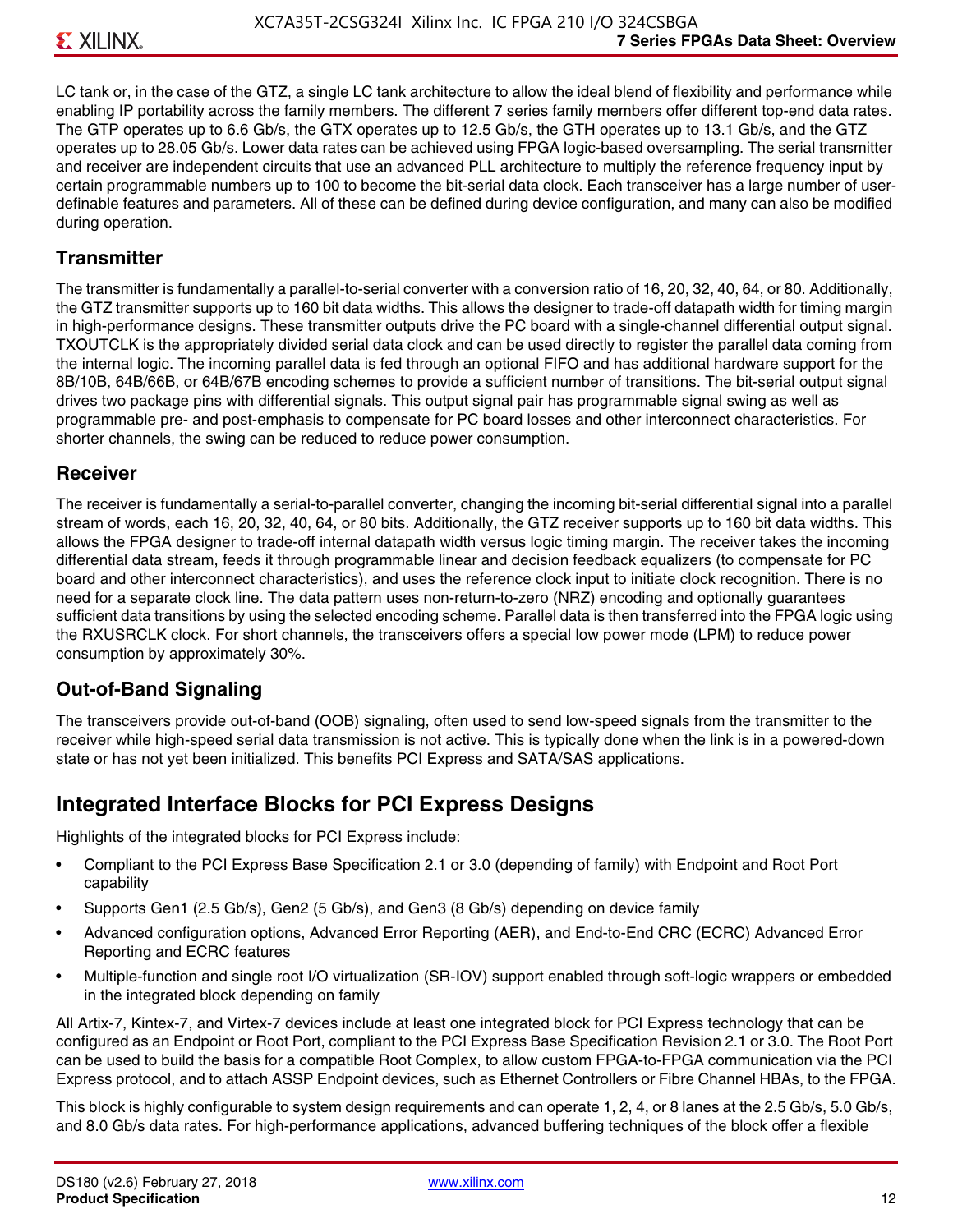maximum payload size of up to 1,024 bytes. The integrated block interfaces to the integrated high-speed transceivers for serial connectivity and to block RAMs for data buffering. Combined, these elements implement the Physical Layer, Data Link Layer, and Transaction Layer of the PCI Express protocol.

Xilinx provides a light-weight, configurable, easy-to-use LogiCORE™ IP wrapper that ties the various building blocks (the integrated block for PCI Express, the transceivers, block RAM, and clocking resources) into an Endpoint or Root Port solution. The system designer has control over many configurable parameters: lane width, maximum payload size, FPGA logic interface speeds, reference clock frequency, and base address register decoding and filtering.

Xilinx offers two wrappers for the integrated block: AXI4-Stream and AXI4 (memory mapped). Note that legacy TRN/Local Link is not available in 7 series devices for the integrated block for PCI Express. AXI4-Stream is designed for existing customers of the integrated block and enables easy migration to AXI4-Stream from TRN. AXI4 (memory mapped) is designed for Xilinx Platform Studio/EDK design flow and MicroBlaze™ processor based designs.

More information and documentation on solutions for PCI Express designs can be found at: <http://www.xilinx.com/products/technology/pci-express.html>.

# **Configuration**

There are many advanced configuration features, including:

- High-speed SPI and BPI (parallel NOR) configuration
- Built-in MultiBoot and safe-update capability
- 256-bit AES encryption with HMAC/SHA-256 authentication
- Built-in SEU detection and correction
- Partial reconfiguration

Xilinx 7 series FPGAs store their customized configuration in SRAM-type internal latches. There are up to 450 Mb configuration bits, depending on device size and user-design implementation options. The configuration storage is volatile and must be reloaded whenever the FPGA is powered up. This storage can also be reloaded at any time by pulling the PROGRAM B pin Low. Several methods and data formats for loading configuration are available, determined by the three mode pins.

The SPI interface (x1, x2, and x4 modes) and the BPI interface (parallel-NOR x8 and x16) are two common methods used for configuring the FPGA. Users can directly connect an SPI or BPI flash to the FPGA, and the FPGA's internal configuration logic reads the bitstream out of the flash and configures itself. The FPGA automatically detects the bus width on the fly, eliminating the need for any external controls or switches. Bus widths supported are x1, x2, and x4 for SPI, and x8 and x16 for BPI. The larger bus widths increase configuration speed and reduce the amount of time it takes for the FPGA to start up after power-on. Some configuration options such as BPI are not supported in all device-package combinations. Refer to [UG470,](http://www.xilinx.com/support/documentation/user_guides/ug470_7Series_Config.pdf) *7 Series FPGAs Configuration User Guide* for details.

In master mode, the FPGA can drive the configuration clock from an internally generated clock, or for higher speed configuration, the FPGA can use an external configuration clock source. This allows high-speed configuration with the ease of use characteristic of master mode. Slave modes up to 32 bits wide are also supported by the FPGA that are especially useful for processor-driven configuration.

The FPGA has the ability to reconfigure itself with a different image using SPI or BPI flash, eliminating the need for an external controller. The FPGA can reload its original design in case there are any errors in the data transmission, ensuring an operational FPGA at the end of the process. This is especially useful for updates to a design after the end product has been shipped. Customers can ship their products with an early version of the design, thus getting their products to market faster. This feature allows customers to keep their end users current with the most up-to-date designs while the product is already in the field.

The dynamic reconfiguration port (DRP) gives the system designer easy access to the configuration and status registers of the MMCM, PLL, XADC, transceivers, and integrated block for PCI Express. The DRP behaves like a set of memory-mapped registers, accessing and modifying block-specific configuration bits as well as status and control registers.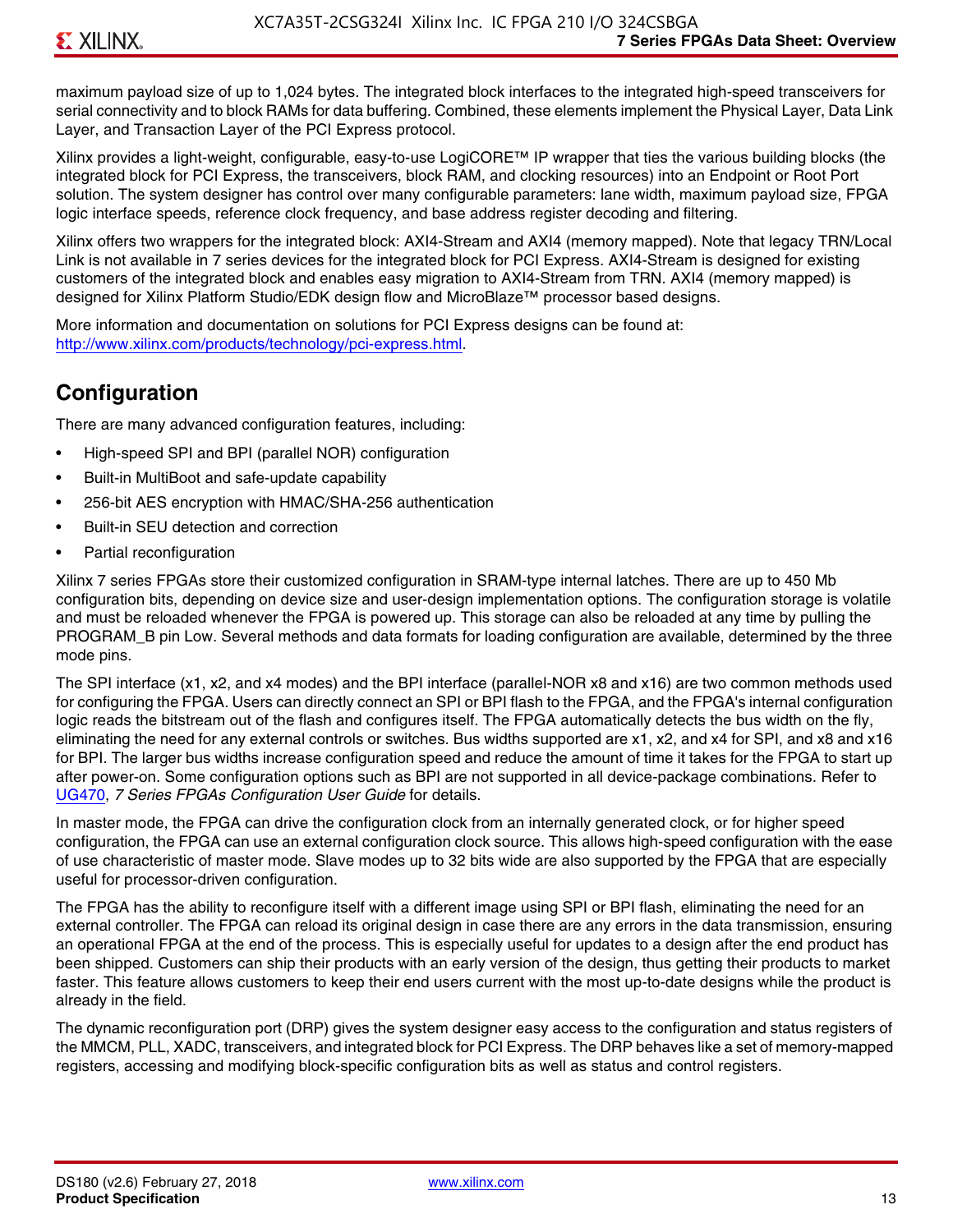# **Encryption, Readback, and Partial Reconfiguration**

In all 7 series FPGAs (except XC7S6 and XC7S15), the FPGA bitstream, which contains sensitive customer IP, can be protected with 256-bit AES encryption and HMAC/SHA-256 authentication to prevent unauthorized copying of the design. The FPGA performs decryption on the fly during configuration using an internally stored 256-bit key. This key can reside in battery-backed RAM or in nonvolatile eFUSE bits.

Most configuration data can be read back without affecting the system's operation. Typically, configuration is an all-or-nothing operation, but Xilinx 7 series FPGAs support partial reconfiguration. This is an extremely powerful and flexible feature that allows the user to change portions of the FPGA while other portions remain static. Users can time-slice these portions to fit more IP into smaller devices, saving cost and power. Where applicable in certain designs, partial reconfiguration can greatly improve the versatility of the FPGA.

# **XADC (Analog-to-Digital Converter)**

Highlights of the XADC architecture include:

- Dual 12-bit 1 MSPS analog-to-digital converters (ADCs)
- Up to 17 flexible and user-configurable analog inputs
- On-chip or external reference option
- On-chip temperature ( $\pm 4^{\circ}$ C max error) and power supply ( $\pm 1\%$  max error) sensors
- Continuous JTAG access to ADC measurements

All Xilinx 7 series FPGAs (except XC7S6 and XC7S15) integrate a new flexible analog interface called XADC. When combined with the programmable logic capability of the 7 series FPGAs, the XADC can address a broad range of data acquisition and monitoring requirements. For more information, go to: [http://www.xilinx.com/ams.](http://www.xilinx.com/ams)

The XADC contains two 12-bit 1 MSPS ADCs with separate track and hold amplifiers, an on-chip analog multiplexer (up to 17 external analog input channels supported), and on-chip thermal and supply sensors. The two ADCs can be configured to simultaneously sample two external-input analog channels. The track and hold amplifiers support a range of analog input signal types, including unipolar, bipolar, and differential. The analog inputs can support signal bandwidths of at least 500 KHz at sample rates of 1MSPS. It is possible to support higher analog bandwidths using external analog multiplexer mode with the dedicated analog input (see [UG480](http://www.xilinx.com/support/documentation/user_guides/ug480_7Series_XADC.pdf), 7 Series FPGAs and Zynq-7000 All Programmable SoC XADC Dual 12-Bit 1 MSPS Analog-to-Digital Converter User Guide)*.*

The XADC optionally uses an on-chip reference circuit  $(\pm 1\%)$ , thereby eliminating the need for any external active components for basic on-chip monitoring of temperature and power supply rails. To achieve the full 12-bit performance of the ADCs, an external 1.25V reference IC is recommended.

If the XADC is not instantiated in a design, then by default it digitizes the output of all on-chip sensors. The most recent measurement results (together with maximum and minimum readings) are stored in dedicated registers for access at any time via the JTAG interface. User-defined alarm thresholds can automatically indicate over-temperature events and unacceptable power supply variation. A user-specified limit (for example, 100°C) can be used to initiate an automatic powerdown.

# **EasyPath-7 FPGAs**

EasyPath-7 FPGAs provide a fast, simple, and risk-free solution for cost reducing Kintex-7, Virtex-7 T, and Virtex-7 XT FPGA designs. EasyPath-7 FPGAs support the same packages, speed grades, and match all Kintex-7 or Virtex-7 FPGA data sheet specifications (in function and timing). With no re-engineering or re-qualification, EasyPath-7 FPGAs deliver the lowest total product cost compared to any other FPGA cost-reduction solution.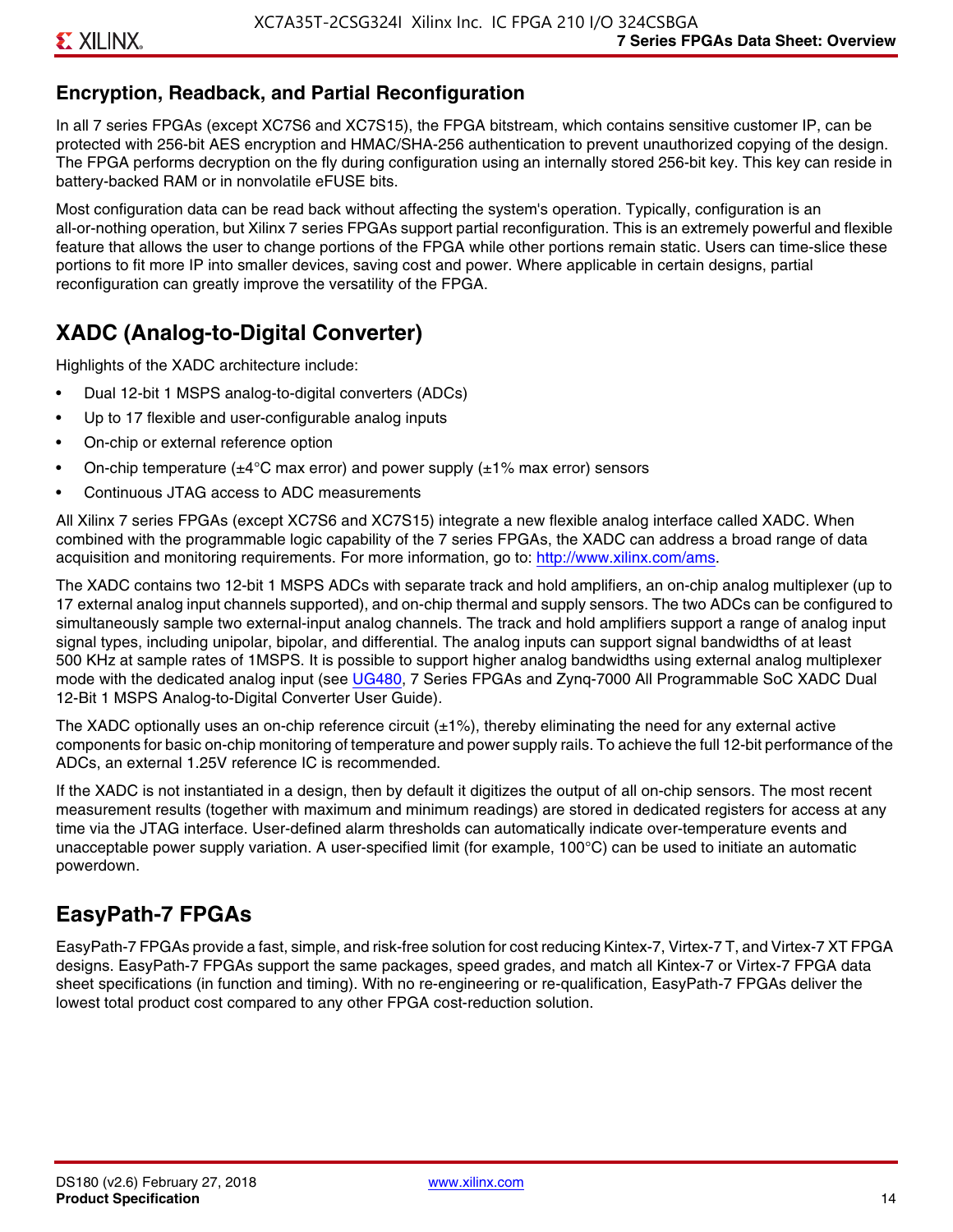# **7 Series FPGA Ordering Information**

Table 12 shows the speed and temperature grades available in the different device families. Some devices might not be available in every speed and temperature grade.

#### *Table 12:* **7 Series Speed Grade and Temperature Ranges**

| <b>Device</b> |                                    |                                                        |                                                    | Speed Grade, Temperature Range, and Operating Voltage  |                                                      |
|---------------|------------------------------------|--------------------------------------------------------|----------------------------------------------------|--------------------------------------------------------|------------------------------------------------------|
| Family        | <b>Devices</b>                     | <b>Commercial (C)</b><br>$0^\circ$ C to +85 $^\circ$ C | Extended (E)<br>$0^{\circ}$ C to +100 $^{\circ}$ C | Industrial (I)<br>$-40^{\circ}$ C to +100 $^{\circ}$ C | Expanded (Q)<br>$-40^{\circ}$ C to +125 $^{\circ}$ C |
|               |                                    | $-2C(1.0V)$                                            |                                                    | $-21(1.0V)$                                            |                                                      |
| Spartan-7     | All                                | $-1C(1.0V)$                                            |                                                    | $-11(1.0V)$                                            | $-1Q(1.0V)$                                          |
|               |                                    |                                                        |                                                    | $-1LI(0.95V)$                                          |                                                      |
|               |                                    |                                                        | $-3E(1.0V)$                                        |                                                        |                                                      |
|               |                                    | $-2C(1.0V)$                                            |                                                    | $-21(1.0V)$                                            |                                                      |
| Artix-7       | All                                |                                                        | -2LE (1.0V or 0.9V)                                |                                                        |                                                      |
|               |                                    | $-1C(1.0V)$                                            |                                                    | $-11(1.0V)$                                            |                                                      |
|               |                                    |                                                        |                                                    | $-1LI(0.95V)$                                          |                                                      |
|               |                                    |                                                        | $-3E(1.0V)$                                        |                                                        |                                                      |
|               |                                    | $-2C(1.0V)$                                            |                                                    | $-21(1.0V)$                                            |                                                      |
|               | XC7K70T                            |                                                        | -2LE (1.0V or 0.9V)                                |                                                        |                                                      |
|               |                                    | $-1C(1.0V)$                                            |                                                    | $-11(1.0V)$                                            |                                                      |
| Kintex-7      | <b>XC7K160T</b>                    |                                                        | $-3E(1.0V)$                                        |                                                        |                                                      |
|               | <b>XC7K325T</b><br><b>XC7K355T</b> | $-2C(1.0V)$                                            |                                                    | $-21(1.0V)$                                            |                                                      |
|               | <b>XC7K410T</b>                    |                                                        | -2LE (1.0V or 0.9V)                                | $-2LI(0.95V)$                                          |                                                      |
|               | <b>XC7K420T</b><br><b>XC7K480T</b> | $-1C(1.0V)$                                            |                                                    | $-11(1.0V)$                                            |                                                      |
|               |                                    |                                                        | $-3E(1.0V)$                                        |                                                        |                                                      |
|               |                                    | $-2C(1.0V)$                                            |                                                    | $-21(1.0V)$                                            |                                                      |
|               | <b>XC7V585T</b>                    |                                                        | $-2LE(1.0V)$                                       |                                                        |                                                      |
|               |                                    | $-1C(1.0V)$                                            |                                                    | $-11(1.0V)$                                            |                                                      |
| Virtex-7 T    |                                    | $-2C(1.0V)$                                            |                                                    |                                                        |                                                      |
|               |                                    |                                                        | $-2GE(1.0V)$                                       |                                                        |                                                      |
|               | XC7V2000T                          |                                                        | $-2LE(1.0V)$                                       |                                                        |                                                      |
|               |                                    | $-1C(1.0V)$                                            |                                                    | $-11(1.0V)$                                            |                                                      |
|               |                                    |                                                        | $-3E(1.0V)$                                        |                                                        |                                                      |
|               | XC7VX330T                          | $-2C(1.0V)$                                            |                                                    | $-21(1.0V)$                                            |                                                      |
|               | XC7VX415T<br>XC7VX485T             |                                                        | $-2LE(1.0V)$                                       |                                                        |                                                      |
|               | XC7VX550T<br>XC7VX690T             |                                                        |                                                    |                                                        |                                                      |
|               |                                    | $-1C(1.0V)$                                            |                                                    | -11 (1.0V)                                             |                                                      |
|               |                                    | $-2C(1.0V)$                                            |                                                    |                                                        |                                                      |
| Virtex-7 XT   | XC7VX980T                          |                                                        | $-2LE(1.0V)$                                       |                                                        |                                                      |
|               |                                    | $-1C(1.0V)$                                            |                                                    | $-11(1.0V)$                                            |                                                      |
|               |                                    | $-2C(1.0V)$                                            |                                                    |                                                        |                                                      |
|               |                                    |                                                        | $-2GE(1.0V)$                                       |                                                        |                                                      |
|               | XC7VX1140T                         |                                                        | $-2LE(1.0V)$                                       |                                                        |                                                      |
|               |                                    | $-1C(1.0V)$                                            |                                                    | $-11(1.0V)$                                            |                                                      |
|               |                                    | $-2C(1.0V)$                                            |                                                    |                                                        |                                                      |
|               |                                    |                                                        | $-2GE(1.0V)$                                       |                                                        |                                                      |
| Virtex-7 HT   | All                                |                                                        | $-2LE(1.0V)$                                       |                                                        |                                                      |
|               |                                    | $-1C(1.0V)$                                            |                                                    |                                                        |                                                      |
|               |                                    |                                                        |                                                    |                                                        |                                                      |

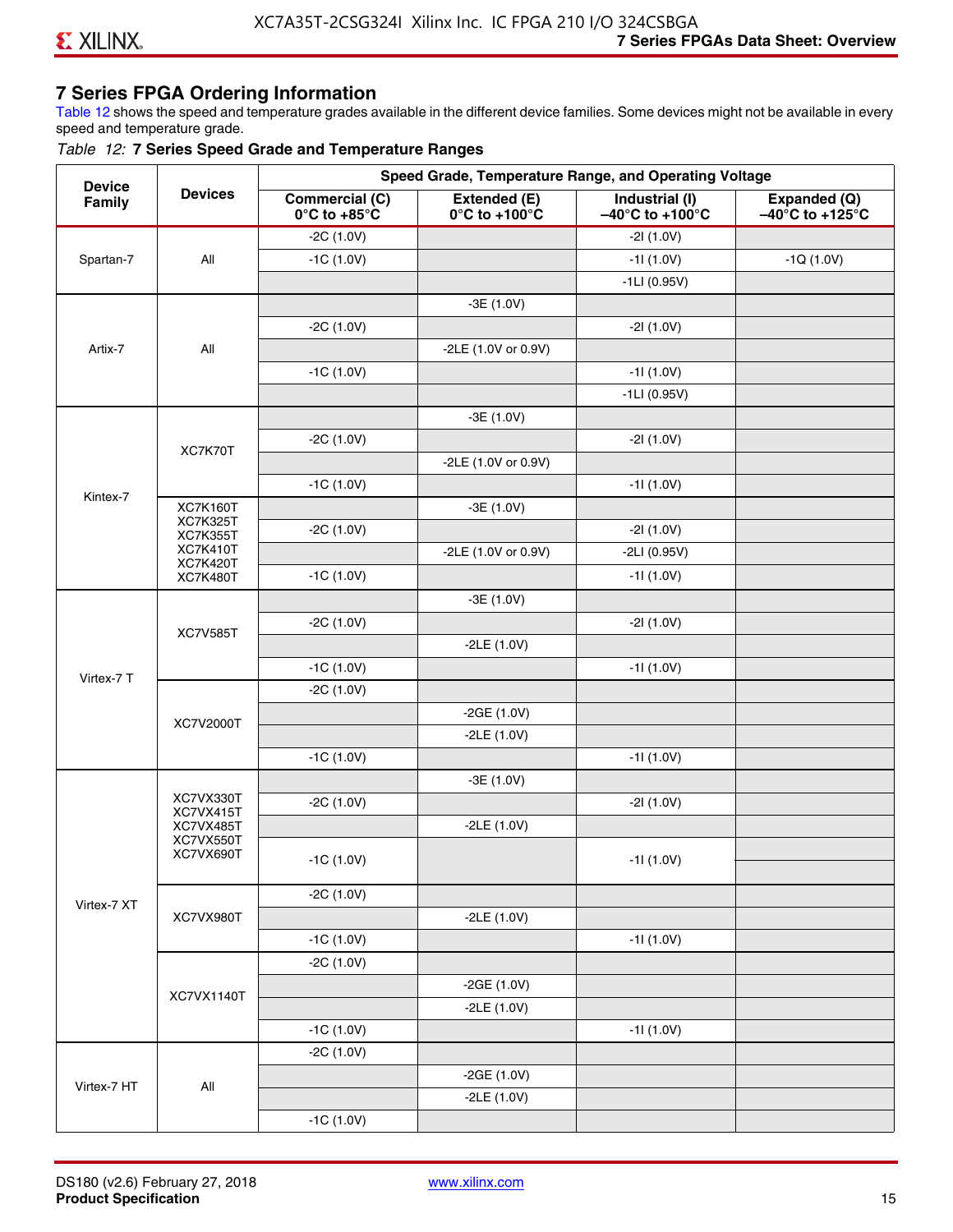The Spartan-7 FPGA ordering information is shown in Figure 1. Refer to the Package Marking section of [UG475,](http://www.xilinx.com/support/documentation/user_guides/ug475_7Series_Pkg_Pinout.pdf) *7 Series FPGAs Packaging and Pinout* for a more detailed explanation of the device markings.





The Artix-7, Kintex-7, and Virtex-7 FPGA ordering information, shown in Figure 2, applies to all packages including Pb-Free. Refer to the Package Marking section of [UG475](http://www.xilinx.com/support/documentation/user_guides/ug475_7Series_Pkg_Pinout.pdf), *7 Series FPGAs Packaging and Pinout* for a more detailed explanation of the device markings.



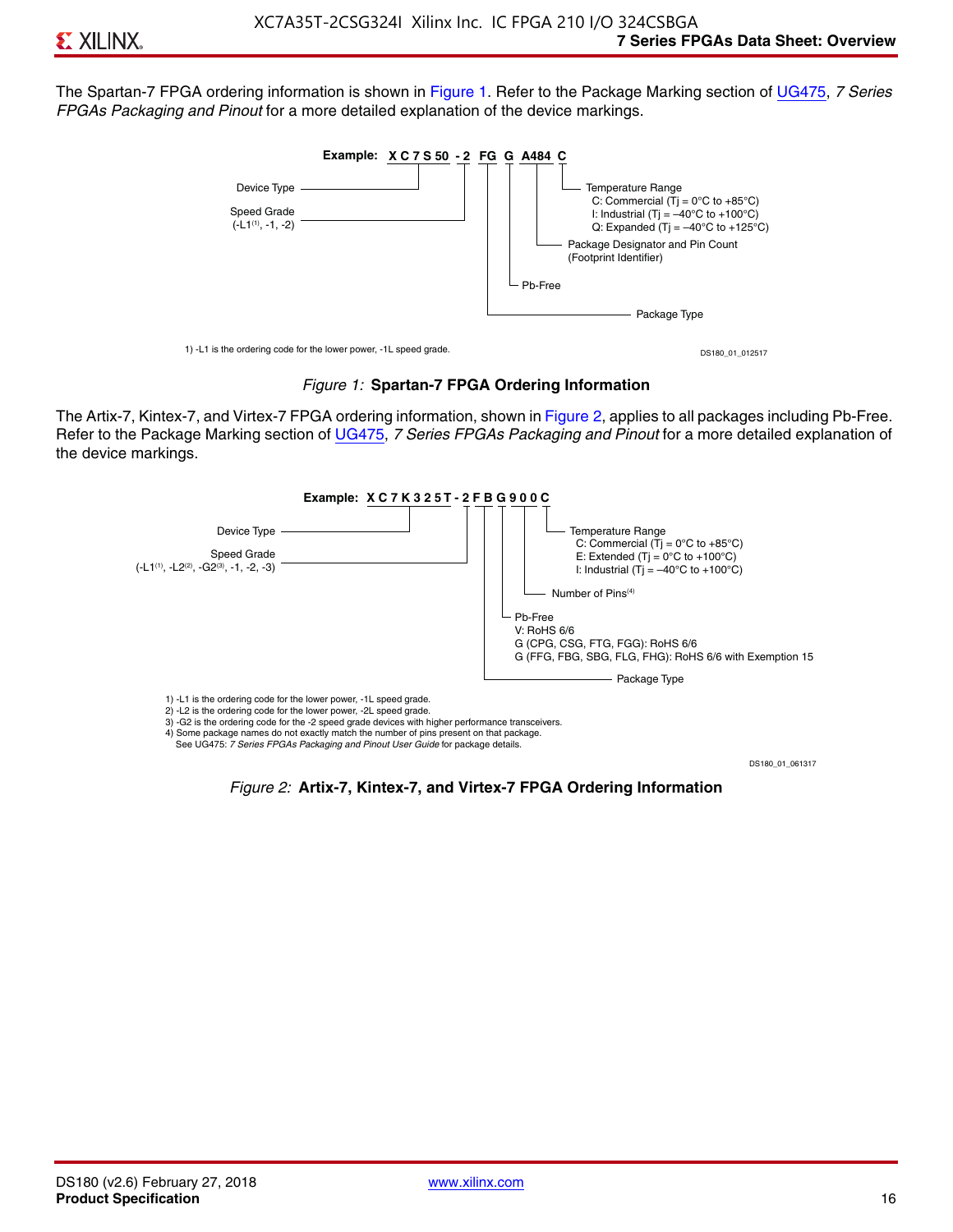# **Revision History**

The following table shows the revision history for this document:

| <b>Date</b> | <b>Version</b> | <b>Description of Revisions</b>                                                                                                                                                                                                                                                                                                                                                                                                                                                                                                                                                                                                                                                                                                                                                                                                                                                                                                                                                                                                                                                                                                                                                                                                                                                                                       |
|-------------|----------------|-----------------------------------------------------------------------------------------------------------------------------------------------------------------------------------------------------------------------------------------------------------------------------------------------------------------------------------------------------------------------------------------------------------------------------------------------------------------------------------------------------------------------------------------------------------------------------------------------------------------------------------------------------------------------------------------------------------------------------------------------------------------------------------------------------------------------------------------------------------------------------------------------------------------------------------------------------------------------------------------------------------------------------------------------------------------------------------------------------------------------------------------------------------------------------------------------------------------------------------------------------------------------------------------------------------------------|
| 06/21/10    | 1.0            | Initial Xilinx release.                                                                                                                                                                                                                                                                                                                                                                                                                                                                                                                                                                                                                                                                                                                                                                                                                                                                                                                                                                                                                                                                                                                                                                                                                                                                                               |
| 07/30/10    | 1.1            | Added SHA-256 to authentication information. Updated Table 5, Table 7, Virtex-7 FPGA Device-<br>Package Combinations and Maximum I/Os table (Virtex-7 T devices), and Table 9 with ball pitch<br>information and voltage bank information. Updated DSP and Logic Slice information in Table 8.<br><b>Updated Low-Power Gigabit Transceivers.</b>                                                                                                                                                                                                                                                                                                                                                                                                                                                                                                                                                                                                                                                                                                                                                                                                                                                                                                                                                                      |
| 09/24/10    | 1.2            | In General Description, updated 4.7 TMACS DSP to 5.0 TMACS DSP. In Table 1, added Note 1;<br>updated Peak DSP Performance for Kintex-7 and Virtex-7 families. In Table 4, updated CMT<br>information for XC7A175T and XC7A355T. In Table 6, replaced XC7K120T with XC7K160T and<br>replaced XC7K230T with XC7K325T-and updated corresponding information. Also added<br>XC7K355T, XC7K420T, and XC7K480T. In Table 7, replaced XC7K230T with XC7K325T. In Table 8,<br>updated XC7V450T Logic Cell, CLB, block RAM, and PCI information; updated XC7VX415T and<br>XC7VX690T PCI information; updated XC7V1500T, and XC7V2000T block RAM information; and<br>replaced XC7VX605T with XC7VX575T, replaced XC7VX895T with XC7VX850T, and replaced<br>XC7VX910T with XC7VX865T-and updated corresponding information. Updated Digital Signal<br>Processing - DSP Slice with operating speed of 640 MHz. Removed specific transceiver type from<br>Out-of-Band Signaling. In Virtex-7 FPGA Device-Package Combinations and Maximum I/Os table<br>(Virtex-7 T devices), replaced XC7VX605T with XC7VX575T and added table notes 2 and 3. In<br>Table 9, removed the FFG784 package for the XC7VX485T device; replaced XC7VX605T with<br>XC7VX575T; replaced XC7VX895T with XC7VX850T; and replaced XC7VX910T with XC7VX865T. |
| 10/20/10    | 1.3            | In Table 7, replaced XC7K120T with XC7K160T. Updated Digital Signal Processing - DSP Slice.                                                                                                                                                                                                                                                                                                                                                                                                                                                                                                                                                                                                                                                                                                                                                                                                                                                                                                                                                                                                                                                                                                                                                                                                                           |
| 11/17/10    | 1.4            | Updated maximum I/O bandwidth to 3.1 Tb/s in General Description. Updated Peak Transceiver Speed<br>for Virtex-7 FPGAs in Summary of 7 Series FPGA Features and in Table 1. Updated Peak DSP<br>Performance values in Table 1 and Digital Signal Processing - DSP Slice. In Table 7, updated<br>XC7K70T I/O information. In Table 8, added XC7VH290T, XC7VH580T, and XC7VH870T devices and<br>updated total I/O banks information for the XC7V585T, XC7V855T, XC7V1500T, and XC7VX865T<br>devices. In Table 9, updated XC7VX415T, XC7VX485T, XC7VX690T, XC7VX850T, and XC7VX865T<br>device information. Added Table 11. Updated Low-Power Gigabit Transceivers information, including<br>the addition of the GTZ transceivers.                                                                                                                                                                                                                                                                                                                                                                                                                                                                                                                                                                                        |
| 02/22/11    | 1.5            | Updated Summary of 7 Series FPGA Features and the Low-Power Gigabit Transceivers highlights and<br>section. In Table 1, updated Kintex-7 FPGA, Artix-7 FPGA information. In Table 4, updated XC7A175T.<br>Also, updated XC7A355T. Added three Artix-7 FPGA packages to Table 5: SBG325, SBG484, and<br>FBG485, changed package from FGG784 to FBG784, and updated package information for<br>XC7A175T and XC7A355T devices. In Table 6, updated XC7K160T and added three devices:<br>XC7K355T, XC7K420T, and XC7K480T. In Table 7, updated XC7K70T package information and added<br>three devices: XC7K355T, XC7K420T, and XC7K480T. In Table 8, added note 1 (EasyPath FPGAs)<br>and updated note 7 to include GTZ transceivers. In Virtex-7 FPGA Device-Package Combinations and<br>Maximum I/Os table (Virtex-7 T devices), added two Virtex-7 FPGA packages: FHG1157 and<br>FHG1761, and updated XC7V1500T (no FFG1157) and XC7V2000T (no FFG1761) package<br>information and removed the associated notes. Added CLBs, Slices, and LUTs. Updated Input/Output.<br>Added EasyPath-7 FPGAs.                                                                                                                                                                                                                        |
| 03/28/11    | 1.6            | Updated General Description, Summary of 7 Series FPGA Features, Table 1, Table 4, Table 5, Table 6,<br>Table 7, Table 8, Table 9 (combined Virtex-7 T and XT devices in one table), and Table 11. Updated the<br>Low-Power Gigabit Transceivers highlights and section. Updated Block RAM, Integrated Interface<br>Blocks for PCI Express Designs, Configuration, Encryption, Readback, and Partial Reconfiguration,<br>XADC (Analog-to-Digital Converter), 7 Series FPGA Ordering Information, and EasyPath-7 FPGAs.                                                                                                                                                                                                                                                                                                                                                                                                                                                                                                                                                                                                                                                                                                                                                                                                 |
| 07/06/11    | 1.7            | Updated General Description, Summary of 7 Series FPGA Features, Table 1, Table 4, Table 6, Table 8,<br>Table 9 and Table 11. Added Table 10. Added Stacked Silicon Interconnect (SSI) Technology. Updated<br>Transmitter, Configuration, and XADC (Analog-to-Digital Converter). Updated Figure 1.                                                                                                                                                                                                                                                                                                                                                                                                                                                                                                                                                                                                                                                                                                                                                                                                                                                                                                                                                                                                                    |
| 09/13/11    | 1.8            | Updated General Description, Table 1, Table 4, Table 5, Table 8, CLBs, Slices, and LUTs,<br>Configuration, and 7 Series FPGA Ordering Information.                                                                                                                                                                                                                                                                                                                                                                                                                                                                                                                                                                                                                                                                                                                                                                                                                                                                                                                                                                                                                                                                                                                                                                    |
| 01/15/12    | 1.9            | Updated General Description, Table 1, Table 4, Table 5, Table 6, Table 7, Table 8, Table 10, Table 11,<br>Block RAM, Digital Signal Processing - DSP Slice, Low-Power Gigabit Transceivers, Integrated<br>Interface Blocks for PCI Express Designs, Configuration, EasyPath-7 FPGAs, and 7 Series FPGA<br><b>Ordering Information.</b>                                                                                                                                                                                                                                                                                                                                                                                                                                                                                                                                                                                                                                                                                                                                                                                                                                                                                                                                                                                |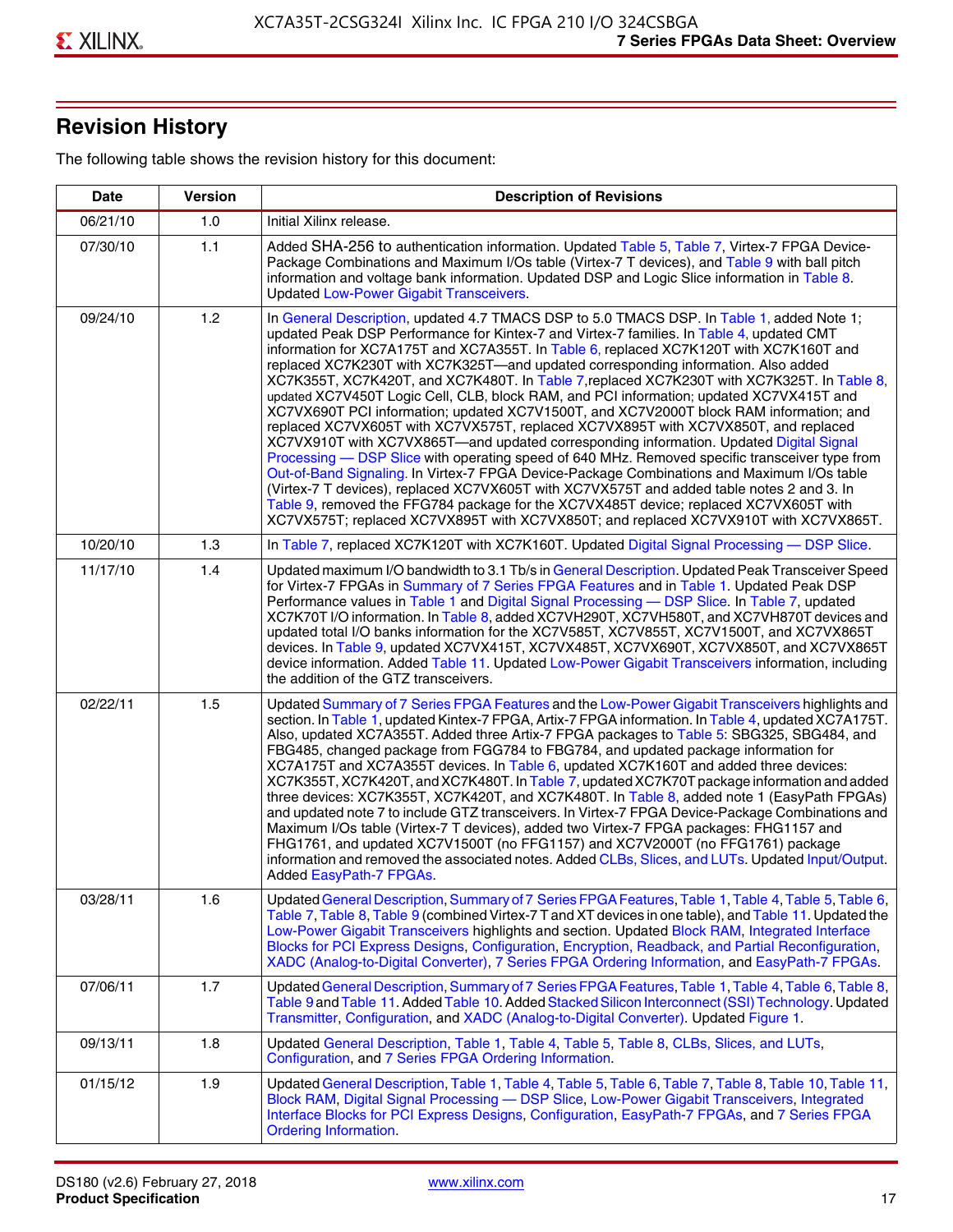| <b>Date</b> | <b>Version</b> | <b>Description of Revisions</b>                                                                                                                                                                                                                                                                                                                                                                                                                                     |
|-------------|----------------|---------------------------------------------------------------------------------------------------------------------------------------------------------------------------------------------------------------------------------------------------------------------------------------------------------------------------------------------------------------------------------------------------------------------------------------------------------------------|
| 03/02/12    | 1.10           | Updated General Description, Table 5, and Table 12.                                                                                                                                                                                                                                                                                                                                                                                                                 |
| 05/02/12    | 1.11           | Updated Table 7, Table 9, Table 10, Low-Power Gigabit Transceivers, and 7 Series FPGA Ordering<br>Information. Added 7 Series FPGA Ordering Information.                                                                                                                                                                                                                                                                                                            |
| 10/15/12    | 1.12           | Updated overview with Artix-7 SL and SLT devices. Updated Table 1, Table 4, Table 5, Table 8, Table 9,<br>Table 10, Table 11, and Table 12. Added Table 3. Updated Regional Clocks, Block RAM, Integrated<br>Interface Blocks for PCI Express Designs, Configuration, and 7 Series FPGA Ordering Information.                                                                                                                                                       |
| 11/30/12    | 1.13           | Updated notes in Table 4 and Table 12. Updated XADC (Analog-to-Digital Converter).                                                                                                                                                                                                                                                                                                                                                                                  |
| 07/29/13    | 1.14           | Removed SL and SLT devices. Updated General Description, Table 4, Table 5, notes in Table 6 and<br>Table 8, Regional Clocks, Input/Output, Low-Power Gigabit Transceivers, Integrated Interface Blocks<br>for PCI Express Designs, Configuration, and 7 Series FPGA Ordering Information. Removed previous<br>Table 3.                                                                                                                                              |
| 02/18/14    | 1.15           | Changed document classification to Product Specification from Preliminary Product Specification.<br>Updated HR I/O information for XC7A35T and XC7A50T in Table 5. Updated XC7VH870T I/O<br>information in Table 8. Updated Table 11.                                                                                                                                                                                                                               |
| 10/08/14    | 1.16           | Added XC7A15T to Table 4 and Table 5. Removed HCG1931 and HCG1932 from Table 11. Updated<br>Input/Output Delay; Block RAM; Configuration; I/O Clocks; and Updated Table 12 and Figure 1.                                                                                                                                                                                                                                                                            |
| 12/17/14    | 1.16.1         | Typographical edit.                                                                                                                                                                                                                                                                                                                                                                                                                                                 |
| 05/27/15    | 1.17           | Updated Table 5, Table 7, Table 9, Table 10, Table 11, and Figure 1.                                                                                                                                                                                                                                                                                                                                                                                                |
| 09/27/16    | 2.0            | Added Spartan-7 devices throughout document, including Table 1, Table 2, Table 3, and Table 12.<br>Added two Artix-7 devices XC7A12T and XC7A25T throughout document, including Table 4, Table 5,<br>and Table 12. Updated General Description; Figure 1, Table 7, Regional Clocks, Block RAM,<br>Integrated Interface Blocks for PCI Express Designs, Configuration, Encryption, Readback, and Partial<br>Reconfiguration, and XADC (Analog-to-Digital Converter). |
| 10/20/16    | 2.1            | Updated Table 5.                                                                                                                                                                                                                                                                                                                                                                                                                                                    |
| 12/15/16    | 2.2            | Updated Table 3.                                                                                                                                                                                                                                                                                                                                                                                                                                                    |
| 03/17/17    | 2.3            | Updated Table 1, Table 5, Table 7, Table 9, Table 10, Table 12, and I/O Electrical Characteristics.                                                                                                                                                                                                                                                                                                                                                                 |
| 03/28/17    | 2.4            | Updated Table 7.                                                                                                                                                                                                                                                                                                                                                                                                                                                    |
| 08/01/17    | 2.5            | Updated Table 5 and Figure 2.                                                                                                                                                                                                                                                                                                                                                                                                                                       |
| 02/27/18    | 2.6            | Added MicroBlaze CPU information to the Summary of 7 Series FPGA Features and Table 1.                                                                                                                                                                                                                                                                                                                                                                              |

# **Notice of Disclaimer**

The information disclosed to you hereunder (the "Materials") is provided solely for the selection and use of Xilinx products. To the maximum extent permitted by applicable law: (1) Materials are made available "AS IS" and with all faults, Xilinx hereby DISCLAIMS ALL WARRANTIES AND CONDITIONS, EXPRESS, IMPLIED, OR STATUTORY, INCLUDING BUT NOT LIMITED TO WARRANTIES OF MERCHANTABILITY, NON-INFRINGEMENT, OR FITNESS FOR ANY PARTICULAR PURPOSE; and (2) Xilinx shall not be liable (whether in contract or tort, including negligence, or under any other theory of liability) for any loss or damage of any kind or nature related to, arising under, or in connection with, the Materials (including your use of the Materials), including for any direct, indirect, special, incidental, or consequential loss or damage (including loss of data, profits, goodwill, or any type of loss or damage suffered as a result of any action brought by a third party) even if such damage or loss was reasonably foreseeable or Xilinx had been advised of the possibility of the same. Xilinx assumes no obligation to correct any errors contained in the Materials or to notify you of updates to the Materials or to product specifications. You may not reproduce, modify, distribute, or publicly display the Materials without prior written consent. Certain products are subject to the terms and conditions of Xilinx's limited warranty, please refer to Xilinx's Terms of Sale which can be viewed at [www.xilinx.com/legal.htm#tos;](www.xilinx.com/legal.htm#tos) IP cores may be subject to warranty and support terms contained in a license issued to you by Xilinx. Xilinx products are not designed or intended to be fail-safe or for use in any application requiring fail-safe performance; you assume sole risk and liability for use of Xilinx products in such critical applications, please refer to Xilinx's Terms of Sale which can be viewed at <www.xilinx.com/legal.htm#tos>.

# **Automotive Applications Disclaimer**

AUTOMOTIVE PRODUCTS (IDENTIFIED AS "XA" IN THE PART NUMBER) ARE NOT WARRANTED FOR USE IN THE DEPLOYMENT OF AIRBAGS OR FOR USE IN APPLICATIONS THAT AFFECT CONTROL OF A VEHICLE ("SAFETY APPLICATION") UNLESS THERE IS A SAFETY CONCEPT OR REDUNDANCY FEATURE CONSISTENT WITH THE ISO 26262 AUTOMOTIVE SAFETY STANDARD ("SAFETY DESIGN"). CUSTOMER SHALL, PRIOR TO USING OR DISTRIBUTING ANY SYSTEMS THAT INCORPORATE PRODUCTS, THOROUGHLY TEST SUCH SYSTEMS FOR SAFETY PURPOSES. USE OF PRODUCTS IN A SAFETY APPLICATION WITHOUT A SAFETY DESIGN IS FULLY AT THE RISK OF CUSTOMER, SUBJECT ONLY TO APPLICABLE LAWS AND REGULATIONS GOVERNING LIMITATIONS ON PRODUCT LIABILITY.